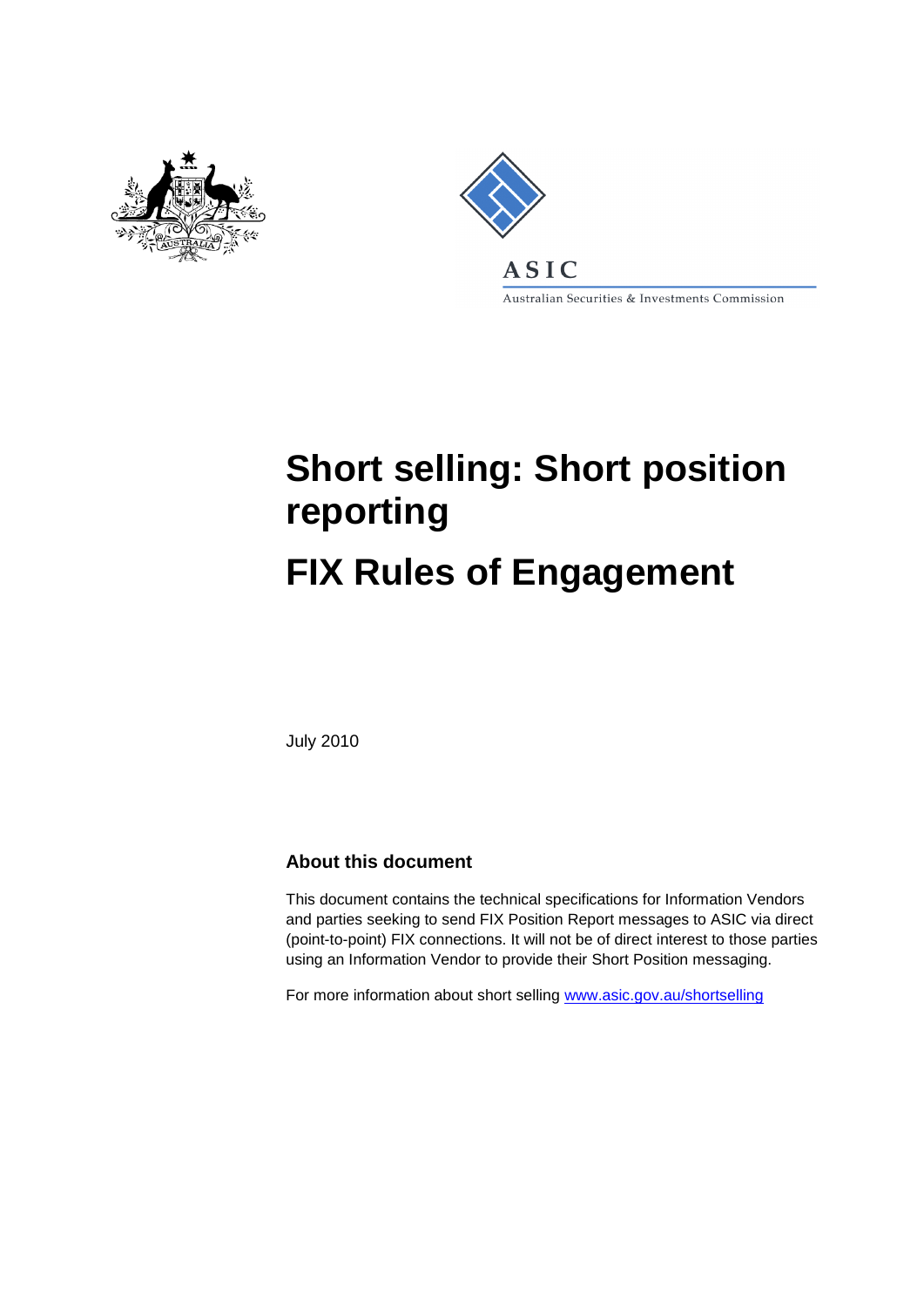## **Contents**

| A |                                                            |  |  |  |  |
|---|------------------------------------------------------------|--|--|--|--|
|   |                                                            |  |  |  |  |
|   |                                                            |  |  |  |  |
|   |                                                            |  |  |  |  |
| В |                                                            |  |  |  |  |
|   |                                                            |  |  |  |  |
|   |                                                            |  |  |  |  |
|   |                                                            |  |  |  |  |
|   |                                                            |  |  |  |  |
| C |                                                            |  |  |  |  |
|   |                                                            |  |  |  |  |
|   |                                                            |  |  |  |  |
|   |                                                            |  |  |  |  |
|   |                                                            |  |  |  |  |
|   |                                                            |  |  |  |  |
|   |                                                            |  |  |  |  |
|   |                                                            |  |  |  |  |
|   |                                                            |  |  |  |  |
|   |                                                            |  |  |  |  |
|   |                                                            |  |  |  |  |
|   |                                                            |  |  |  |  |
|   |                                                            |  |  |  |  |
|   |                                                            |  |  |  |  |
|   |                                                            |  |  |  |  |
|   |                                                            |  |  |  |  |
|   |                                                            |  |  |  |  |
|   |                                                            |  |  |  |  |
| D |                                                            |  |  |  |  |
|   |                                                            |  |  |  |  |
|   | Appendix A: FIX message mapping (PositionReport)21         |  |  |  |  |
|   | Appendix B: FIX message mapping (BusinessMessageReject) 28 |  |  |  |  |
|   |                                                            |  |  |  |  |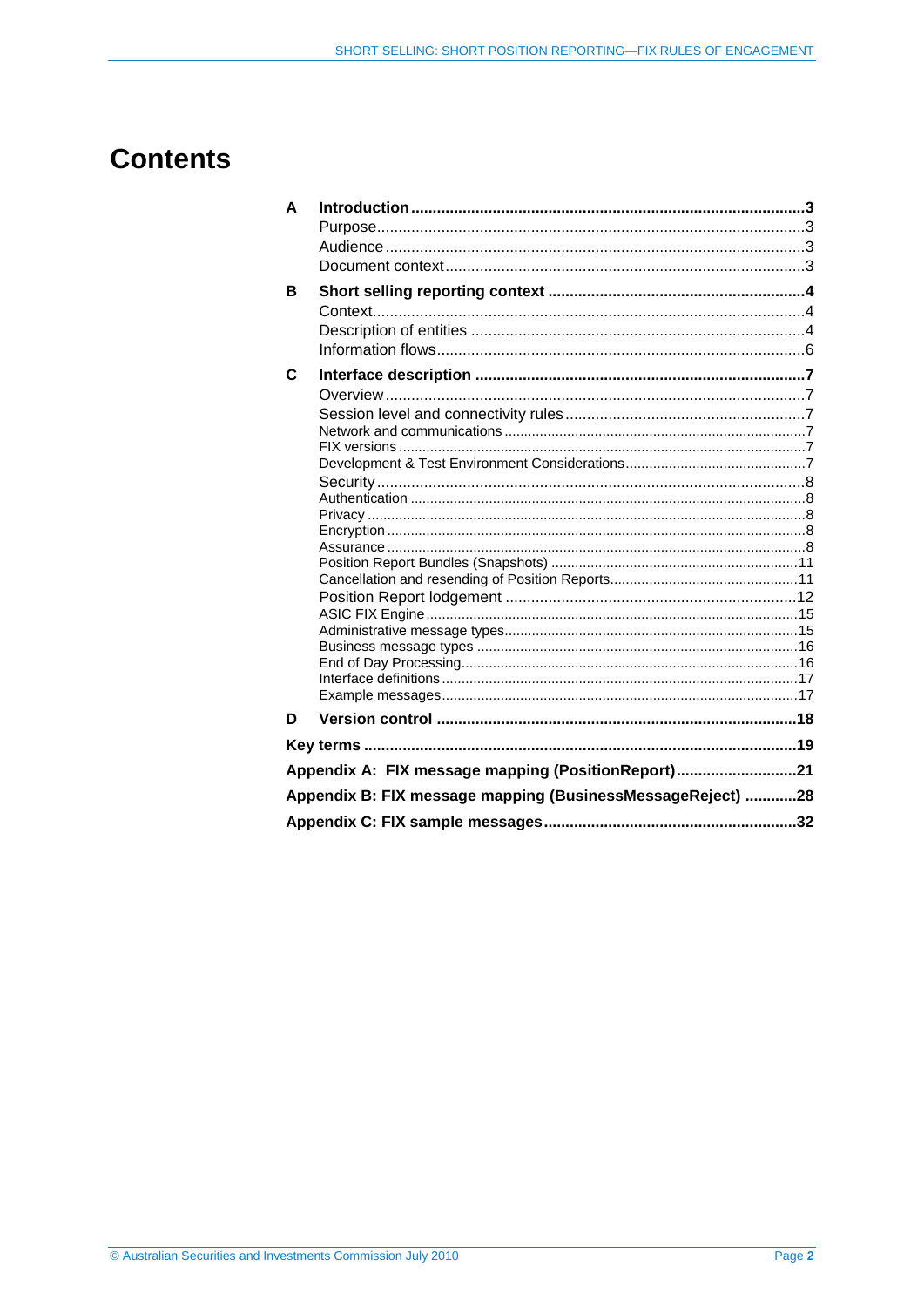## <span id="page-2-0"></span>**A Introduction**

#### <span id="page-2-1"></span>**Purpose**

The FIX Rules of Engagement document is provided for those entities that will participate as FIX counterparties in the ASIC Short Selling Reporting solution.

#### <span id="page-2-2"></span>**Audience**

The contents of this document should be read and understood by those involved in the approval process or the design, development and testing of systems built by FIX counterparties to the ASIC Short Selling Reporting solution.

This document will therefore be of interest to Information Vendors and those parties seeking to send FIX Position Report messages to ASIC via direct (point-to-point) FIX connections. It will not be of direct interest to those parties using an Information Vendor to provide their Short Position messaging.

#### <span id="page-2-3"></span>**Document context**

The document is produced during the analysis and design phase. It serves as the primary input to FIX counterparties for their applications development and their build and testing process.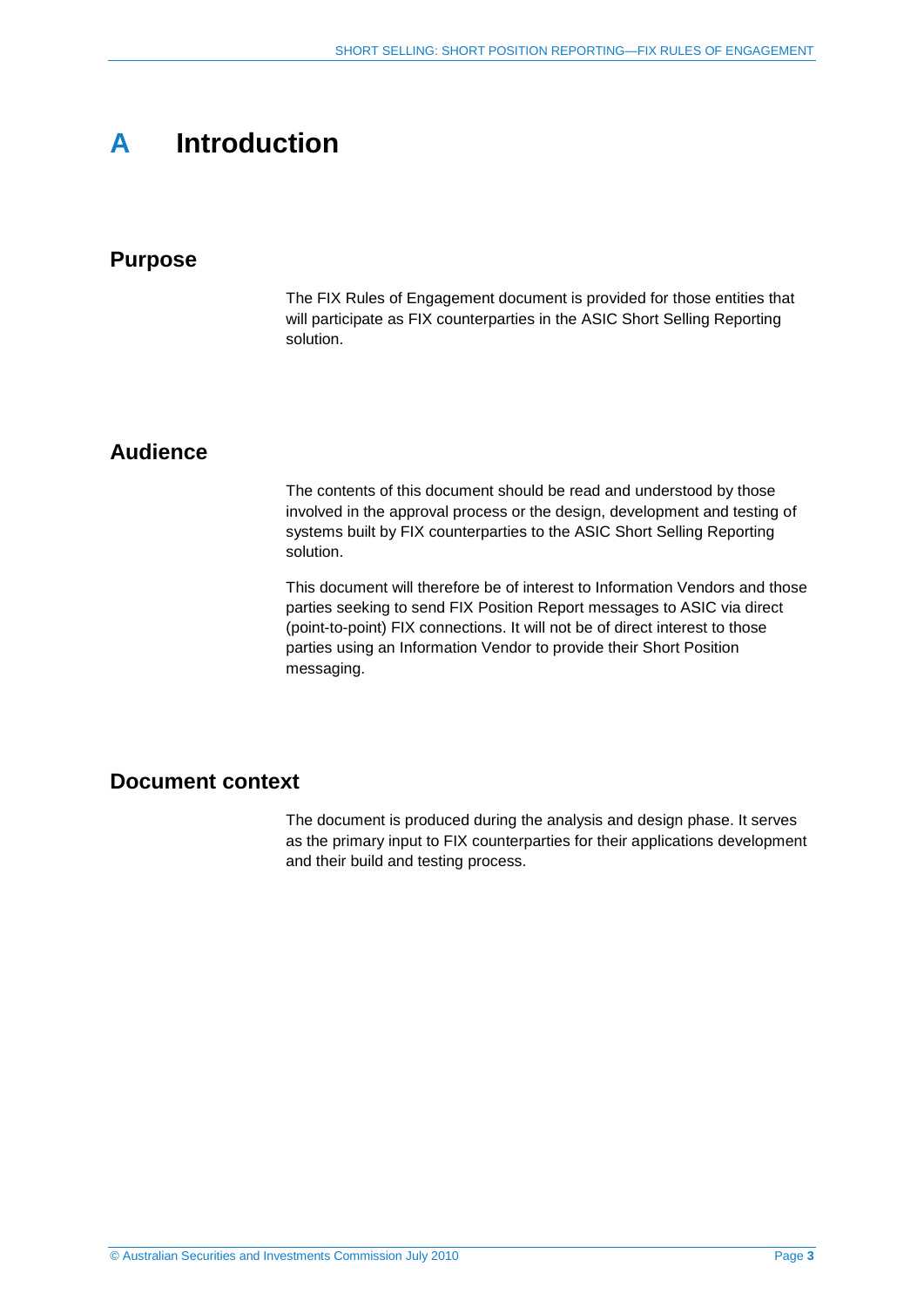## <span id="page-3-0"></span>**B Short selling reporting context**

### <span id="page-3-1"></span>**Context**

The ASIC Short Selling application will be largely independent of existing ASIC systems; It will make use of FIX financial messaging networks and protocols.



**Figure 1 - Short Selling Reporting Context**

## <span id="page-3-2"></span>**Description of entities**

| <b>Entity</b>                                      | Type               | <b>Description</b>                                                                                                                    |  |
|----------------------------------------------------|--------------------|---------------------------------------------------------------------------------------------------------------------------------------|--|
| asic.gov.au                                        | Internal<br>System | Existing ASIC external website. Will be used<br>to host Daily reports of aggregated short<br>positions for consumption by the public. |  |
| <b>ASIC analyst</b>                                | Actor              | Analyses data and monitors trends and non-<br>compliance.                                                                             |  |
| <b>ASIC Short</b><br>Selling position<br>reporting | Internal<br>System | Application to validate, transform and<br>aggregate short position information.                                                       |  |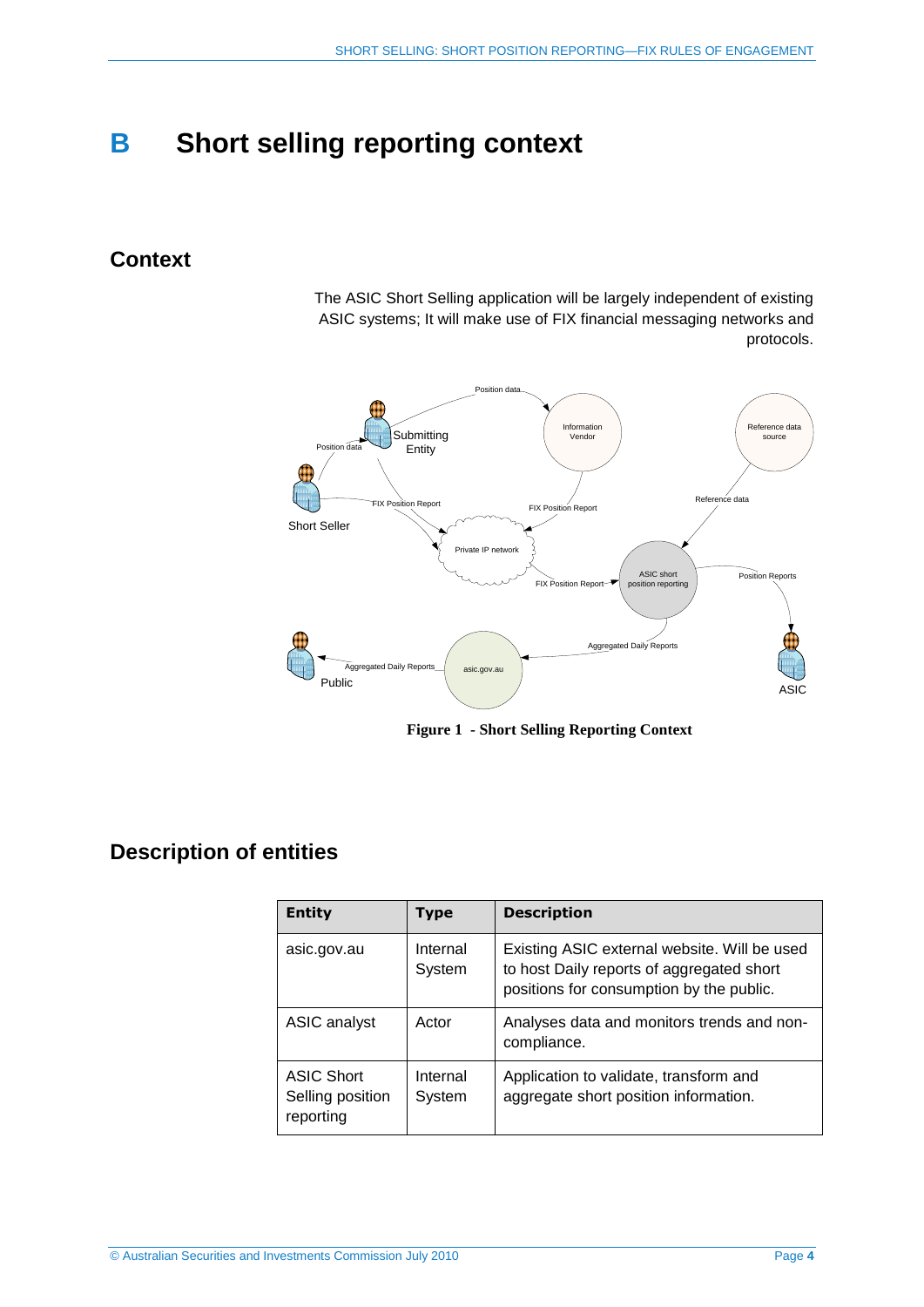| <b>Entity</b>                 | <b>Type</b>        | <b>Description</b>                                                                                                                                                                                                                                                |  |  |
|-------------------------------|--------------------|-------------------------------------------------------------------------------------------------------------------------------------------------------------------------------------------------------------------------------------------------------------------|--|--|
| Information<br>Vendor         | External<br>System | An ASIC approved entity that provides an<br>authenticated and trusted messaging<br>network already in use by submitting entities<br>and short sellers. Messages (perhaps non-<br>FIX) are sent via the Information Vendor. FIX<br>Messages are then sent to ASIC. |  |  |
|                               |                    | A list of Information Vendors can be found in<br>the INFO 98 sheet.                                                                                                                                                                                               |  |  |
| Private IP<br>network         | External<br>System | An ASIC approved entity that provides an<br>authenticated and trusted messaging<br>network already in use by submitting entities.<br>Messages are sent to ASIC in the financial<br>FIX protocol.                                                                  |  |  |
|                               |                    | A list of approved private IP networks can be<br>found in the INFO 98 sheet                                                                                                                                                                                       |  |  |
| Public                        | Actor              | Will be using the reported data to assess<br>market/company sentiment                                                                                                                                                                                             |  |  |
| Reference data<br>source      | External<br>System | Source of external reference data, such as<br>stock reference information.                                                                                                                                                                                        |  |  |
| <b>Short Seller</b>           | Actor              | Any legal person who has participated in<br>short selling on the Australian Financial<br>Markets, and has a short position at the end<br>of a Reporting Day.                                                                                                      |  |  |
|                               |                    | Identifiable by an ACN, ARBN or BIC code,<br>unless an Overseas Hedge Fund or<br>individual, in which case an ASIC identifier<br>will be used. An ABN may also be used but it<br>must relate to the seller's ACN or ARBN.                                         |  |  |
|                               |                    | An ASIC identifier is obtained via a<br>registration process with ASIC (not shown).                                                                                                                                                                               |  |  |
| Submitting<br>Actor<br>Entity |                    | Authorised by a Short Seller to Lodge<br>reports on their behalf and to respond to any<br>queries related to the reports submitted (eg.<br>Fund manager, broker). Must have an ACN,<br>ARBN or a BIC code.                                                        |  |  |
|                               |                    | An ABN may also be used but it must relate<br>to the entity's ACN or ARBN.                                                                                                                                                                                        |  |  |
|                               |                    | In July, Submitting Entities that do not have<br>one of the above identifiers will be able to<br>apply for an ASIC identifier                                                                                                                                     |  |  |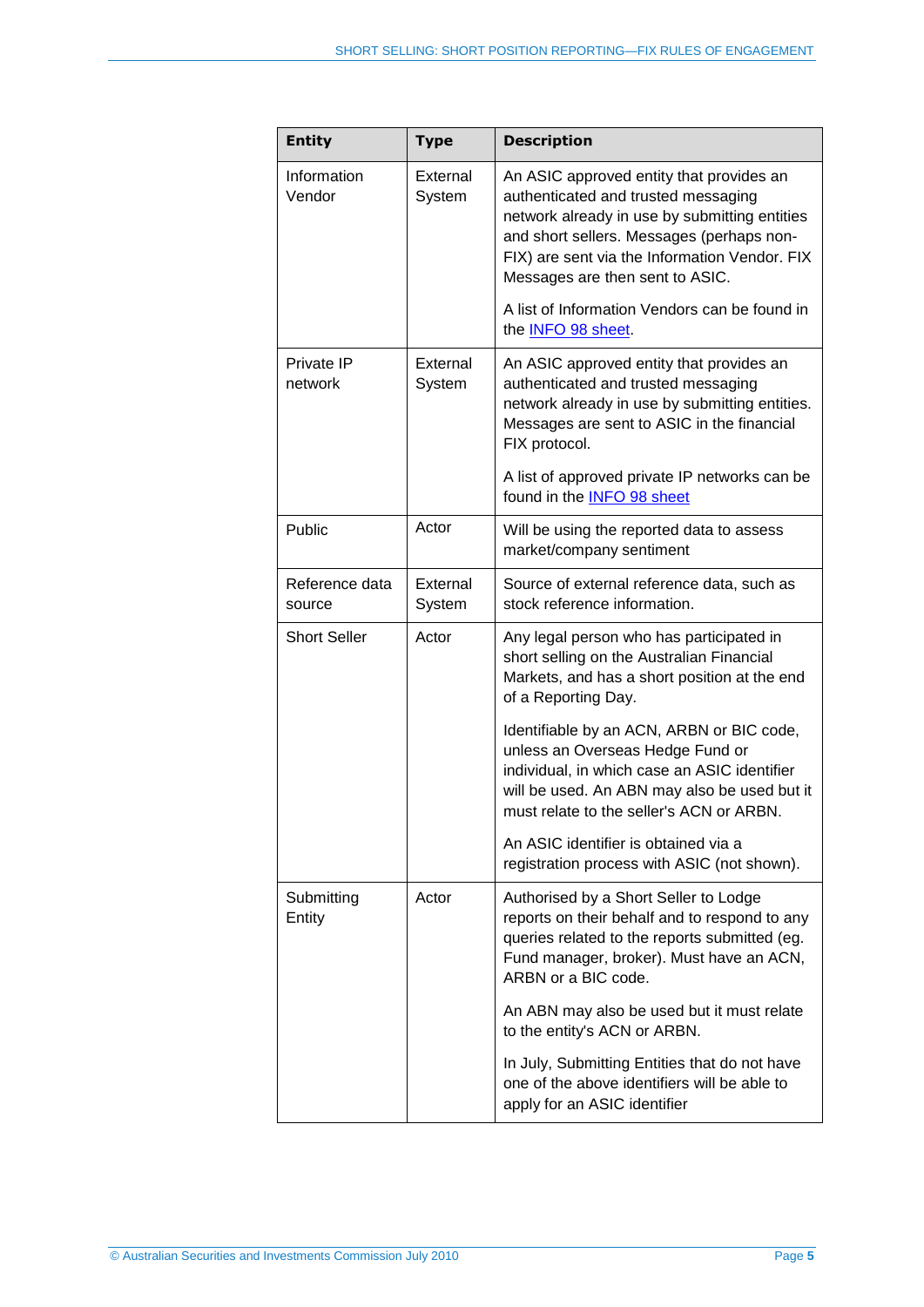## <span id="page-5-0"></span>**Information flows**

| <b>Information Item</b>            | <b>Medium</b>      | <b>Description</b>                                                                                                                                                                                      |
|------------------------------------|--------------------|---------------------------------------------------------------------------------------------------------------------------------------------------------------------------------------------------------|
| <b>Aggregated Daily</b><br>Reports | Web page           | Daily aggregated short<br>position reports, per<br>financial product.                                                                                                                                   |
| FIX position report                | FIX over TCP/IP    | Short position<br>information lodged by<br>short sellers directly or<br>via a submitting entity.<br>Short sellers have the<br>option of lodging<br>without using a<br>submitting entity (not<br>shown). |
| Position data                      | various            | Short position<br>information lodged by<br>short sellers (not<br>necessarily in FIX<br>format).                                                                                                         |
| Reference data                     | <b>Web Service</b> | Information such as<br>financial product<br>opening and closing<br>prices, Market<br>capitalisation and<br>Trading status.                                                                              |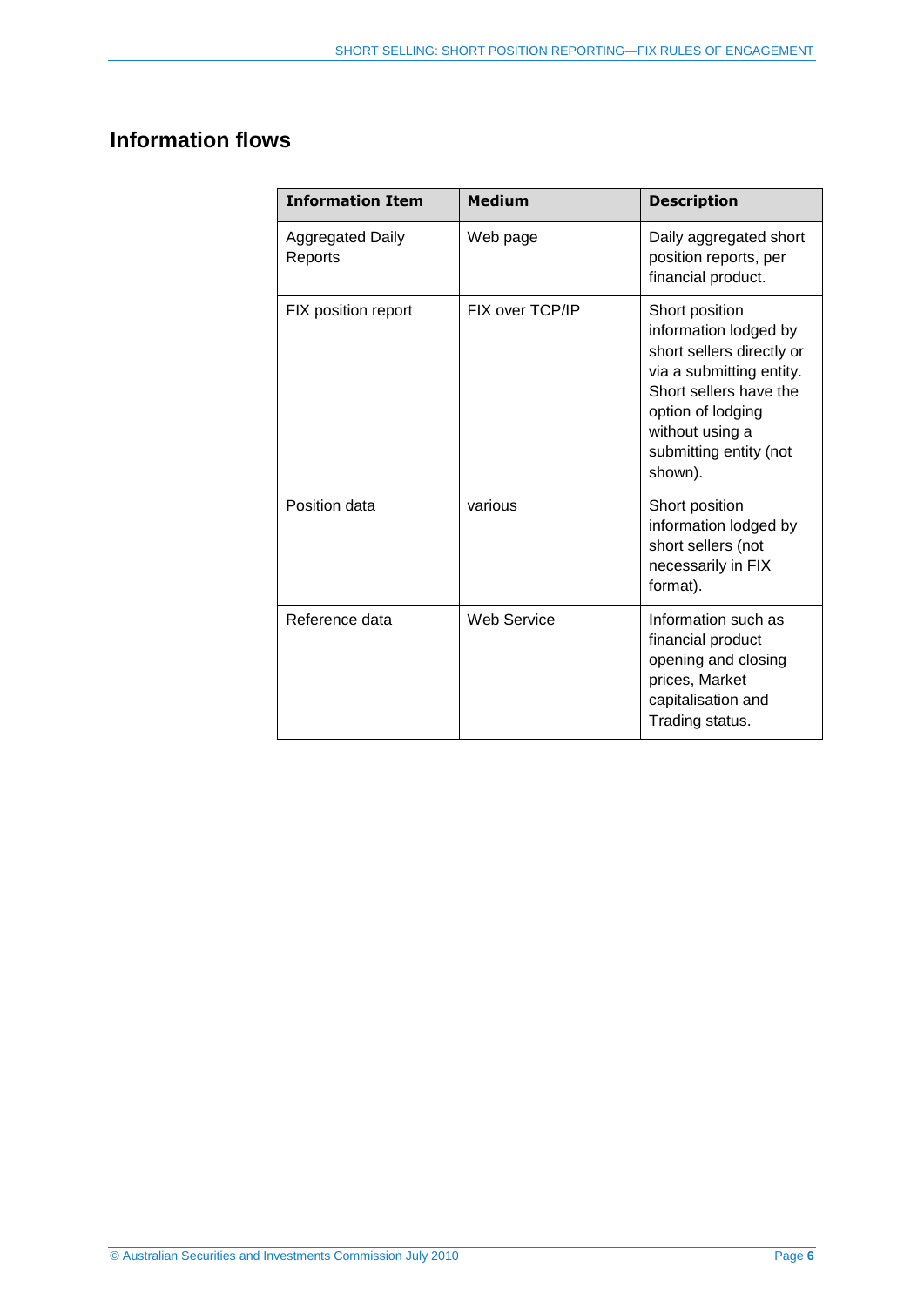## <span id="page-6-0"></span>**C Interface description**

#### <span id="page-6-1"></span>**Overview**

Short positions must be lodged by all persons who hold short positions in any 1020B product that exceed the threshold stated in the [ASIC Class Order](http://asic.gov.au/asic/ASIC.NSF/byHeadline/Short%20selling) [10/135](http://asic.gov.au/asic/ASIC.NSF/byHeadline/Short%20selling)

Short sellers may either send position submissions directly or via one or more Submitting Entities. As a result, the actual short position lodged by any particular short seller may consist of submissions from multiple sources.

The ASIC FIX Engine will receive short positions via private IP networks. These short positions will be sent using the FIX protocol, as PositionReport messages (message type 'AP').

#### <span id="page-6-3"></span><span id="page-6-2"></span>**Session level and connectivity rules**

#### **Network and communications**

Communications will be over an approved private IP network and not over the public internet.

FIX sessions will be established between ASIC and one or more Information Vendor FIX servers that will handle all interactions with participating Information Vendor clients. Parties lodging through an Information Vendor will use these connections. The connection between ASIC and the information Vendor will be over an approved private IP network.

Parties not lodging through an Information Vendor will initiate a FIX client session with an ASIC FIX server. This connection will be over an approved private IP network.

The private IP networks that are currently approved by ASIC for short selling reporting are defined in the [INFO 98 sheet.](http://asic.gov.au/asic/asic.nsf/byheadline/Short-selling-reporting)

#### <span id="page-6-4"></span>**FIX versions**

Messaging to ASIC will make use of FIX v5.0 application messages over a FIX 4.0 – 5.0 session layer transported on TCP/IP. In all cases, the v5.0 specification of the PositionReport message will be used.

#### <span id="page-6-5"></span>**Development & Test Environment Considerations**

System developers can test their FIX interfaces on an external test facility ASIC has made available.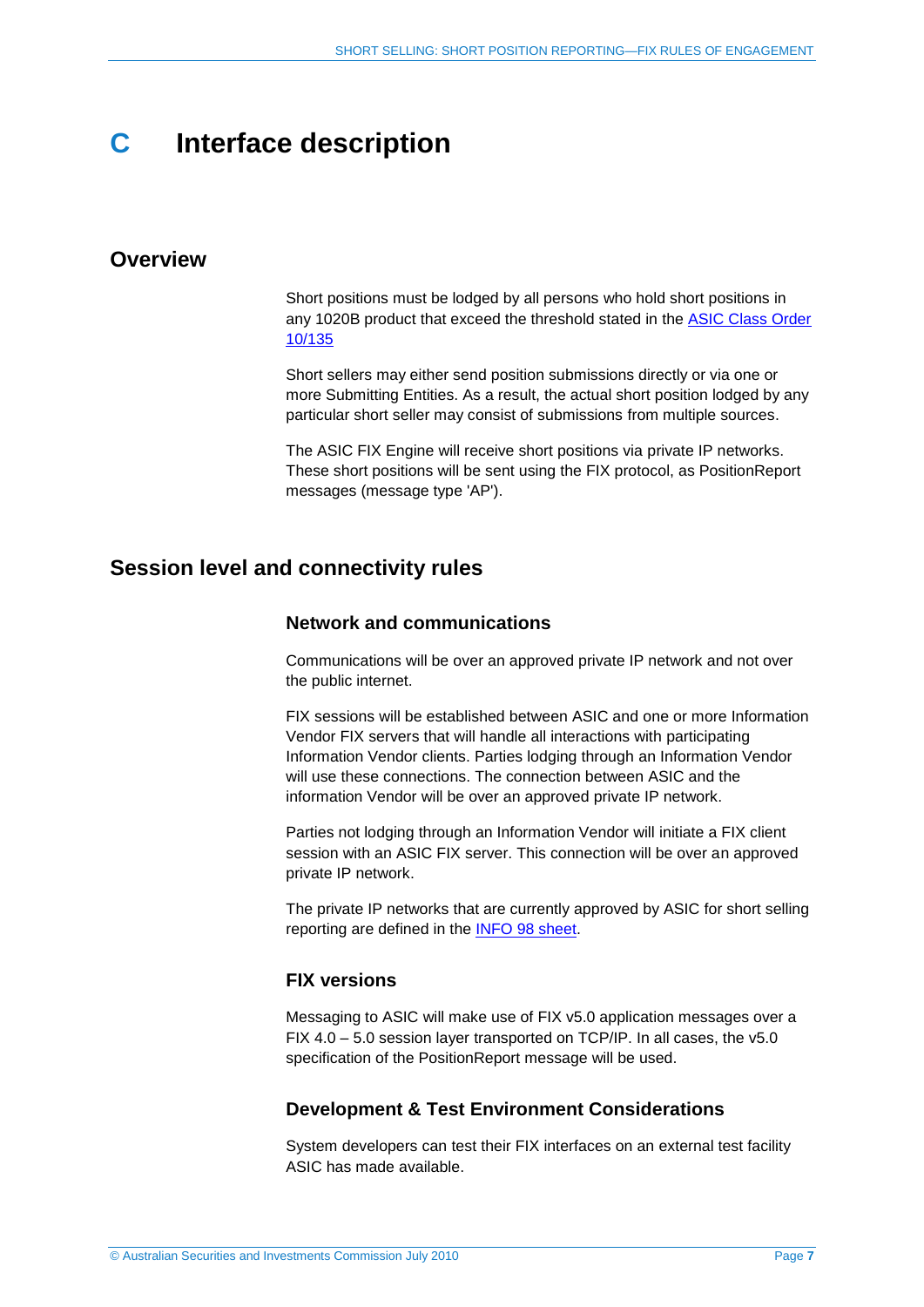Refer to Information Sheet 98 ("Short Selling: Short position reporting", INFO 98) on www.asic.gov.au/shortselling, for information on external test and conformance facilities.

If you wish to use the ASIC test facility return the test and conformance form found in this page.

### <span id="page-7-1"></span><span id="page-7-0"></span>**Security**

#### **Authentication**

All parties sending position reports via an Information Vendor will be authenticated by the Information Vendor as part of their relationship with the Information Vendor.

Parties submitting via point-to-point connections will be authenticated using the IP-network provided IP address, which will be mapped by the ASIC FIX engine to an ASIC-specified ID, to be inserted in the FIX message as a SENDER-COMP-ID element. FIX point-to-point messages with IP addresses not matching the SENDER-COMP-ID will be rejected. ASIC will provide an SSL certificate for point-to-point connections that will provide encryption and server authentication<sup>1</sup>.

#### <span id="page-7-2"></span>**Privacy**

Positional information messaged to ASIC is IN-CONFIDENCE. Aggregated information is IN-CONFIDENCE until publication. Individual positions remain IN-CONFIDENCE.

<span id="page-7-3"></span>Access to the FIX engine will be limited to private IP lines.

#### **Encryption**

Point-to-point FIX messages to the ASIC FIX engine will be sent over a connection encrypted with an SSL server certificate. Client certificates are not required.

#### <span id="page-7-4"></span>**Assurance**

Lodgements will be validated at several stages and levels:

FIX message interactions will be validated at the FIX session layer  $\bullet$ by the FIX engine. Invalid messages (e.g., incorrect body length) will be indicated by a session-level FIX Reject message (FIX message type = "3") being returned by the FIX Engine.

l

<sup>&</sup>lt;sup>1</sup> Recommended as a best practice for FIX security in FIX Security White Paper (Revision 1.8), FIX Protocol Ltd, 2008. [http://www.fixprotocol.org/documents/3569/FIX%20Security%20White%20Paper-1.8.doc.](http://www.fixprotocol.org/documents/3569/FIX%20Security%20White%20Paper-1.8.doc) While the FIX protocol supports message encryption (e.g., PGP/DES-MD5), this approach has been deprecated with FIX 5.0 and is now actively discouraged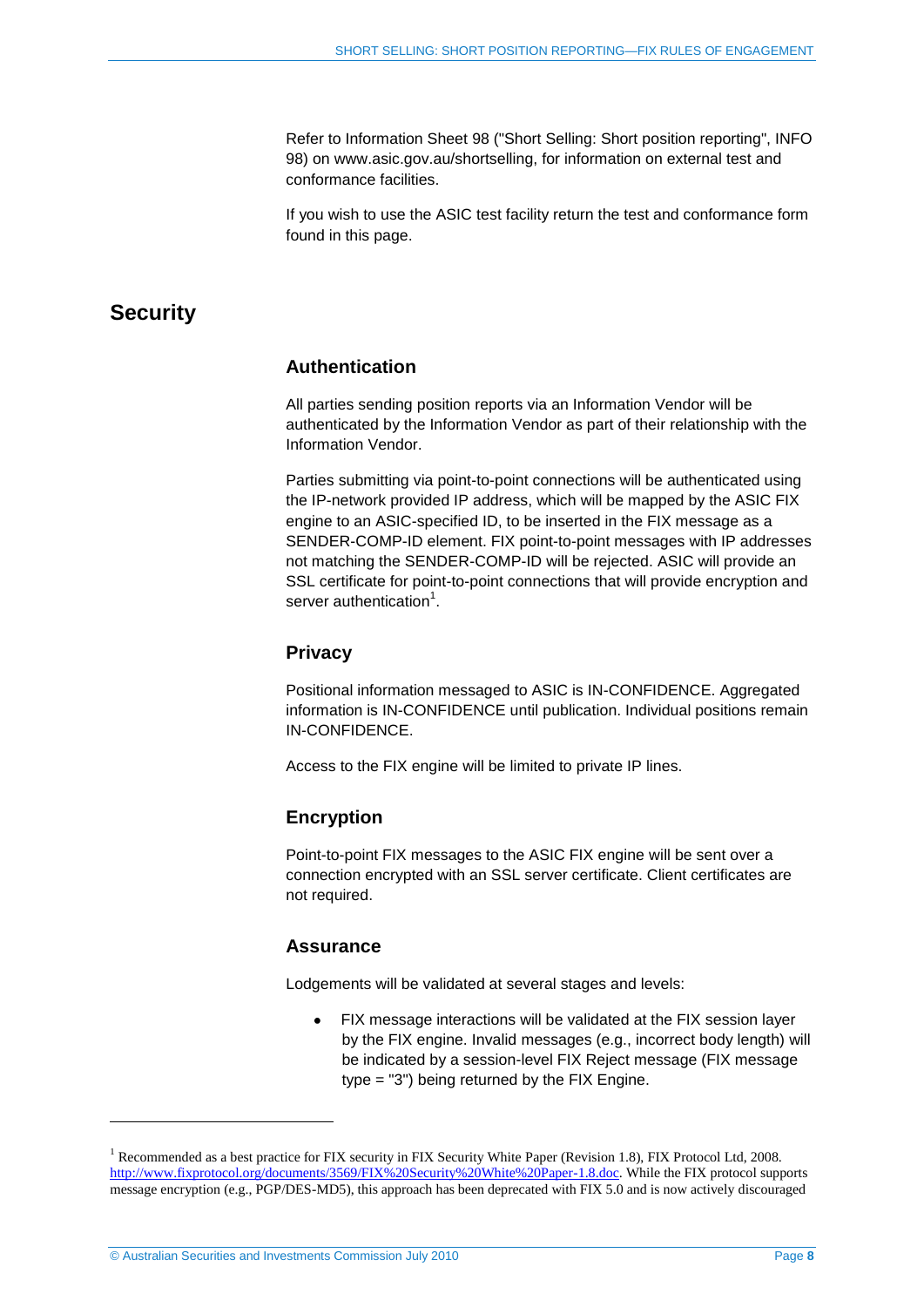- Messages will be validated for compliance to the FIX application- $\bullet$ level definition for PositionReport messages. Errors will be indicated by return of a FIX Reject message.
- Messages will be validated for additional compliance to ASIC  $\bullet$ business rules for PositionReport messages. These business rules are indicated in Appendix B. Errors will be indicated by return of a BusinessMessageReject message. Any PositionReport elements that are not defined in Appendix B (but are optional in the FIX message definition) will be ignored.

No confirmation message will be returned on successful lodgement. Logout confirmation and Heartbeat messaging by ASIC (s 3.4.2) are available if confirmation is required. A successful Logout will indicate that an interaction is complete and no BusinessMessageRejects are forthcoming. Information Vendors, or other parties using a long running or shared connection, may also choose to check the value of LastMsgSeqNumProcessed in ASICgenerated Heartbeat and BusinessMessageReject messages. All PositionReports with a SeqNum less than or equal to this value (and which are not the subject of a BusinessMessageReject) will have been successfully processed.

Possible reject reasons for BusinessMessageReject messages, as indicated in Volume 1 of the FIX specification (v5.0), are:

| $0 =$ Other                              |
|------------------------------------------|
| $1 =$ Unknown ID                         |
| $2 =$ Unknown Security                   |
| 3 = Unsupported Message Type             |
| $4$ = Application not available          |
| 5 = Conditionally Required Field Missing |

**Table 1 – Reject Reasons**

Reject reasons will be specified in the BusinessRejectReason element (tag 380). The Text element (tag 58) will contain an error description.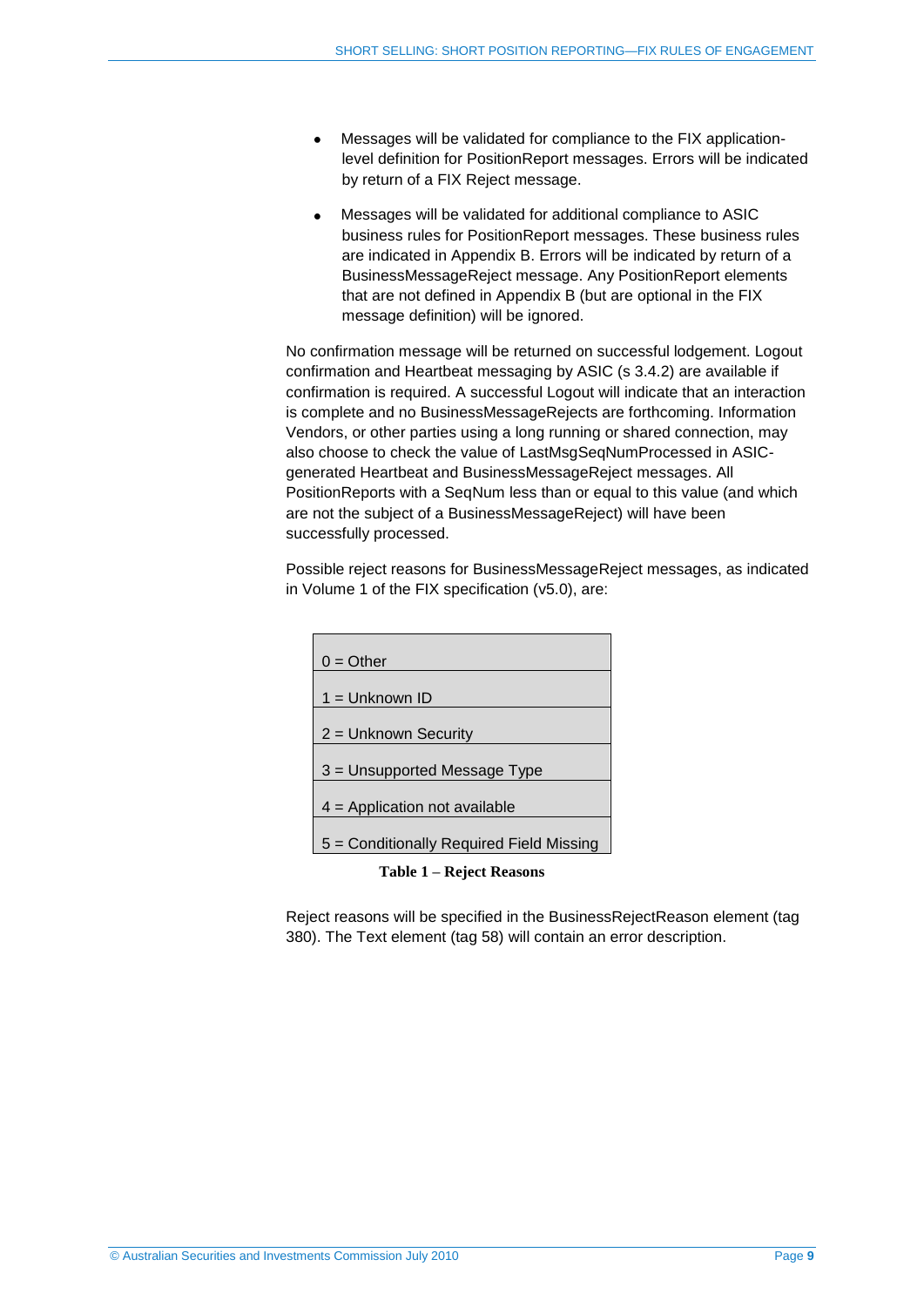| Error                                                                                          | <b>FIX Reject</b><br>reason (tag | <b>Description</b>                                            |
|------------------------------------------------------------------------------------------------|----------------------------------|---------------------------------------------------------------|
| The report has been<br>lodged after the T+3<br>9am due date.                                   | 380)<br>0                        | Late Lodgement                                                |
| Report data is still<br>stored by ASIC but not<br>included in the<br>asic.gov.au publications. |                                  |                                                               |
| Product no longer listed                                                                       | 0                                | Unlisted financial product                                    |
| ASX code submitted not<br>valid for reporting day                                              | 1                                | Position report received for unexpected<br>financial productz |
| ISIN not valid                                                                                 | 1                                | ISIN not valid: %ISIN%                                        |
| Clearing-business date<br>not a valid Reporting<br>Day                                         | 0                                | Invalid reporting date: % Clearing-business<br>date%          |
| Date report submitted <<br>Clearing-business date                                              | 0                                | Invalid reporting date: % Clearing-business<br>date%          |
| ShortQty <0                                                                                    | 0                                | Invalid value: %insert element names and<br>values%           |
| Symbol/ASX Code<br>doesn't match<br>SecurityID/ISIN                                            | 0                                | Symbol and SecurityID do not match:<br>%insert values%        |
| Identifiers invalid                                                                            | 1                                | Invalid identifier: %insert element name and<br>value%        |
| No client record exists &<br>no contact details<br>supplied                                    | 0                                | Contact details mandatory for first report<br>lodgement       |
| Short selling financial<br>product prohibited                                                  | 6                                | Covered short selling not allowed                             |
| The ASIC Identifier used<br>as PartyID is associated<br>with an inactive account               | 0                                | Account inactive                                              |

#### <span id="page-9-0"></span>**Table 2 – Functional errors, reject reasons and descriptions**

Where ASIC systems are unavailable, the lodgement service will return a BusinessMessageReject with a RejectReason of 4 = Application Not Available.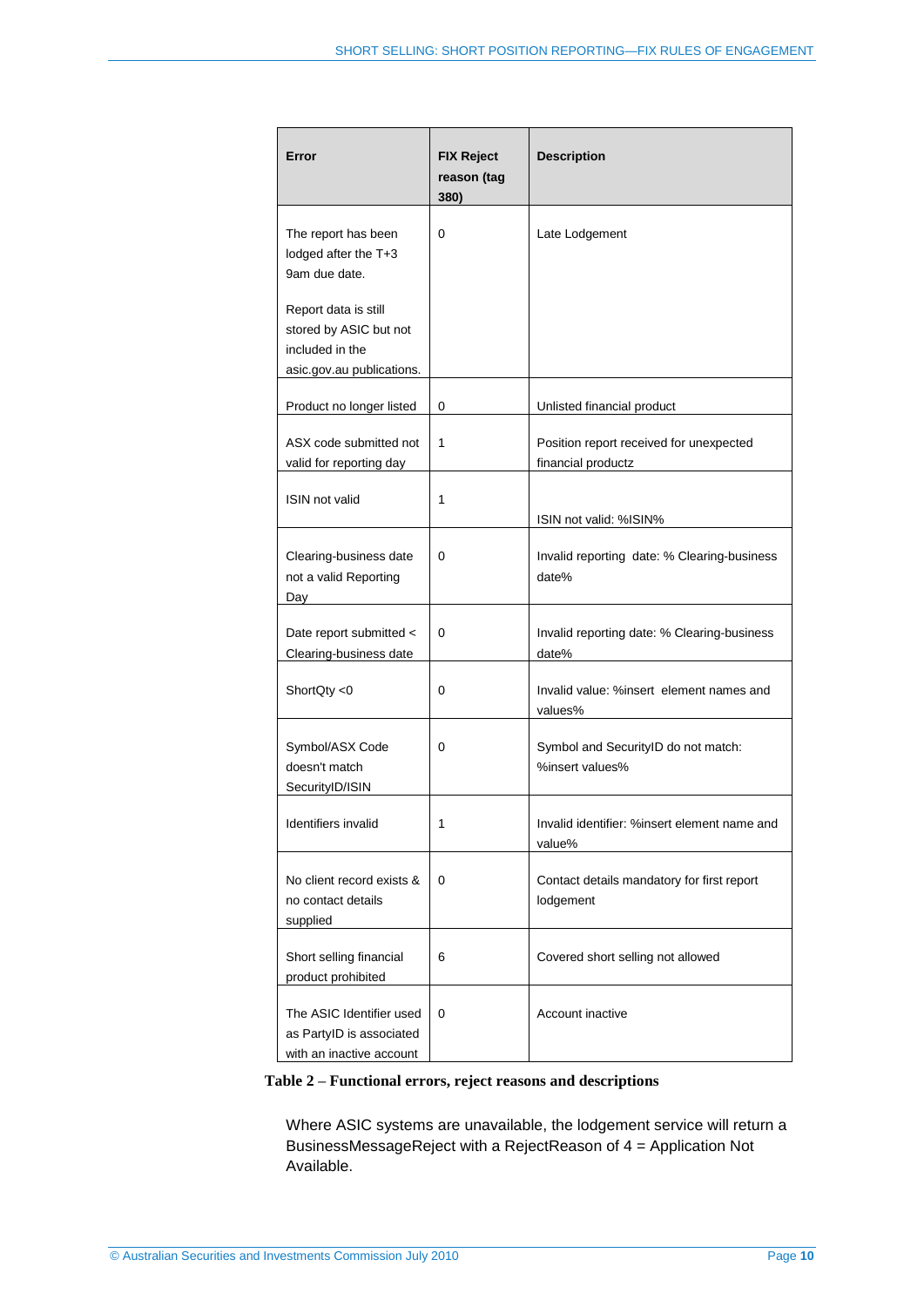Incomplete PositionReport bundles (see below) will result in a BusinessMessageReject with a RejectReason of 0 = Other, with description = 'Warning. Additional Position Report(s) expected'

#### <span id="page-10-0"></span>**Position Report Bundles (Snapshots)**

PositionReport messages will be sent in snapshots, or Bundles, of PositionReports, with the TotalNumPosReport elements indicating the number of PositionReports sent. All PositionReports in a Bundle are required to be for the same Short Seller and Submitting Entity and for the same Reporting Day.

The first PositionReport in a Bundle must have a PosMaintRptId value of 1. Each successive PositionReport in that Bundle must be consecutively numbered, with the final PositionReport having a PosMaintRptID equal to the value of TotalNumPosReport for PositionReports within that Bundle.

Short sellers with more than one short position on a given Reporting Day must submit all their positions in a single Bundle rather than individually. A Bundle is for one Short Seller, one Submitting Entity and one Reporting Day. Do not try to mix several different reporting days or short sellers within one bundle as the bundle will be rejected.

Do not submit more than one bundle for a short seller on a given reporting day unless you wish to overwrite the preceding bundle.

There is no explicit limitation on bundle size. However, unless there are duplicate messages within the bundle, the number of legitimate messages in a bundle is limited to the number of short positions for that short seller on a given Reporting Day.

#### <span id="page-10-1"></span>**Cancellation and resending of Position Reports**

A resubmitted PositionReport bundle will overwrite any bundle previously sent for a Reporting Day (for the same Short Seller and Submitting Entity). If a PositionReport is in error, or should be omitted, or should be added to a bundle, then resubmit the bundle with the amendments..

A resent bundle will follow the same rule for PosMaintRptID, i.e., the first PositionReport in the resent bundle must have a value of 1, and so forth.

If a bundle consisting of a single PositionReport is to be cancelled, then the bundle should be reset with the PositionReport having ShortQty (tag 705) =  $\Omega$ 

Duplicate PositionReport messages within a bundle, i.e. more than one PositionReport for the same Security, will result in the later message overwriting the first.

If more than one bundle is received from a source for a short seller on a specific reporting day then only the last bundle received will be considered a successful report.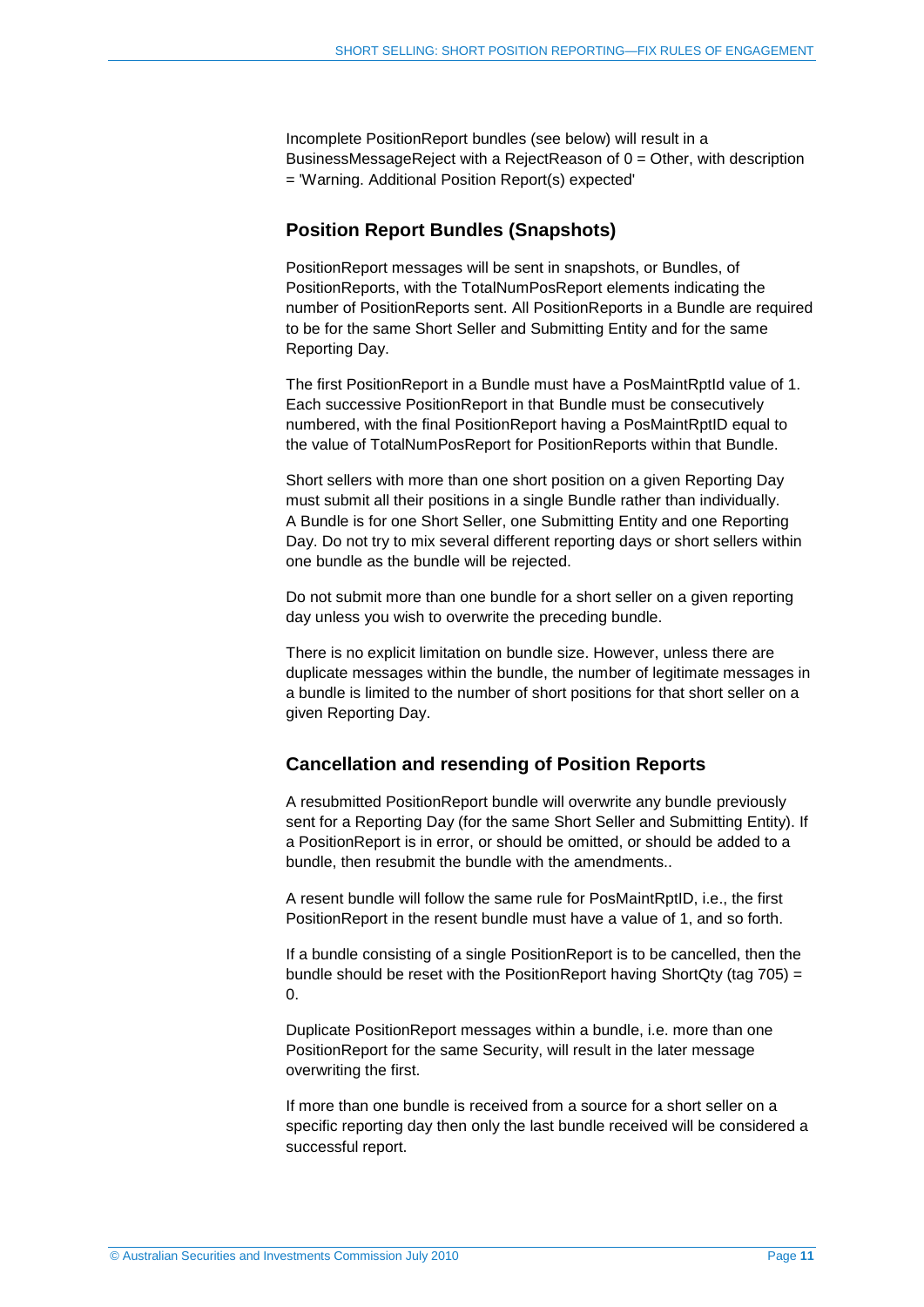## <span id="page-11-0"></span>**Position Report lodgement**

Positions will be lodged using the interactions depicted in [Figure 2](#page-12-0) and [Figure 3](#page-13-0) [below.](#page-12-0)

In all Interactions, ASIC will function as the Session Acceptor.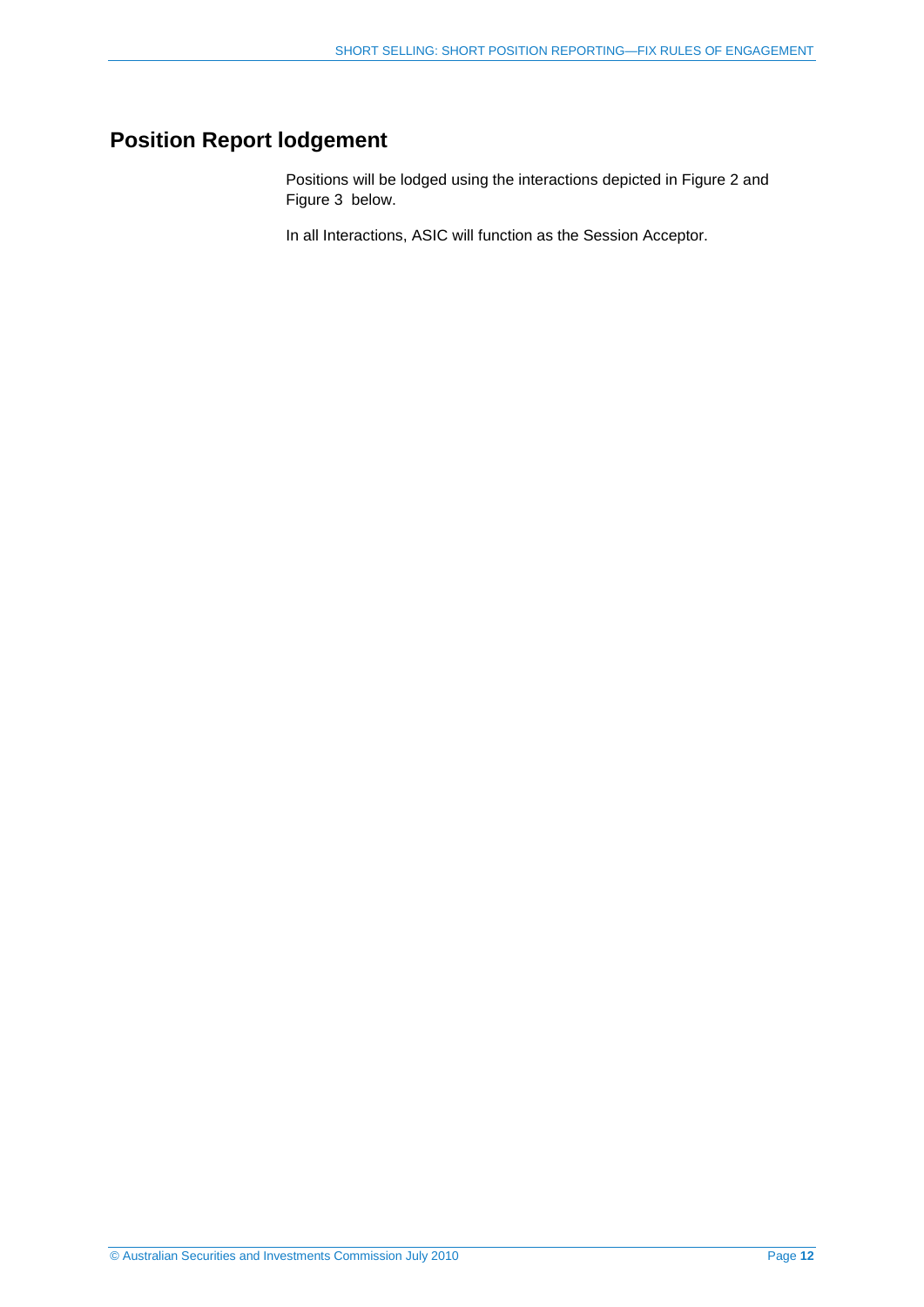

<span id="page-12-0"></span>**Figure 2 – LodgePosition (information vendor)**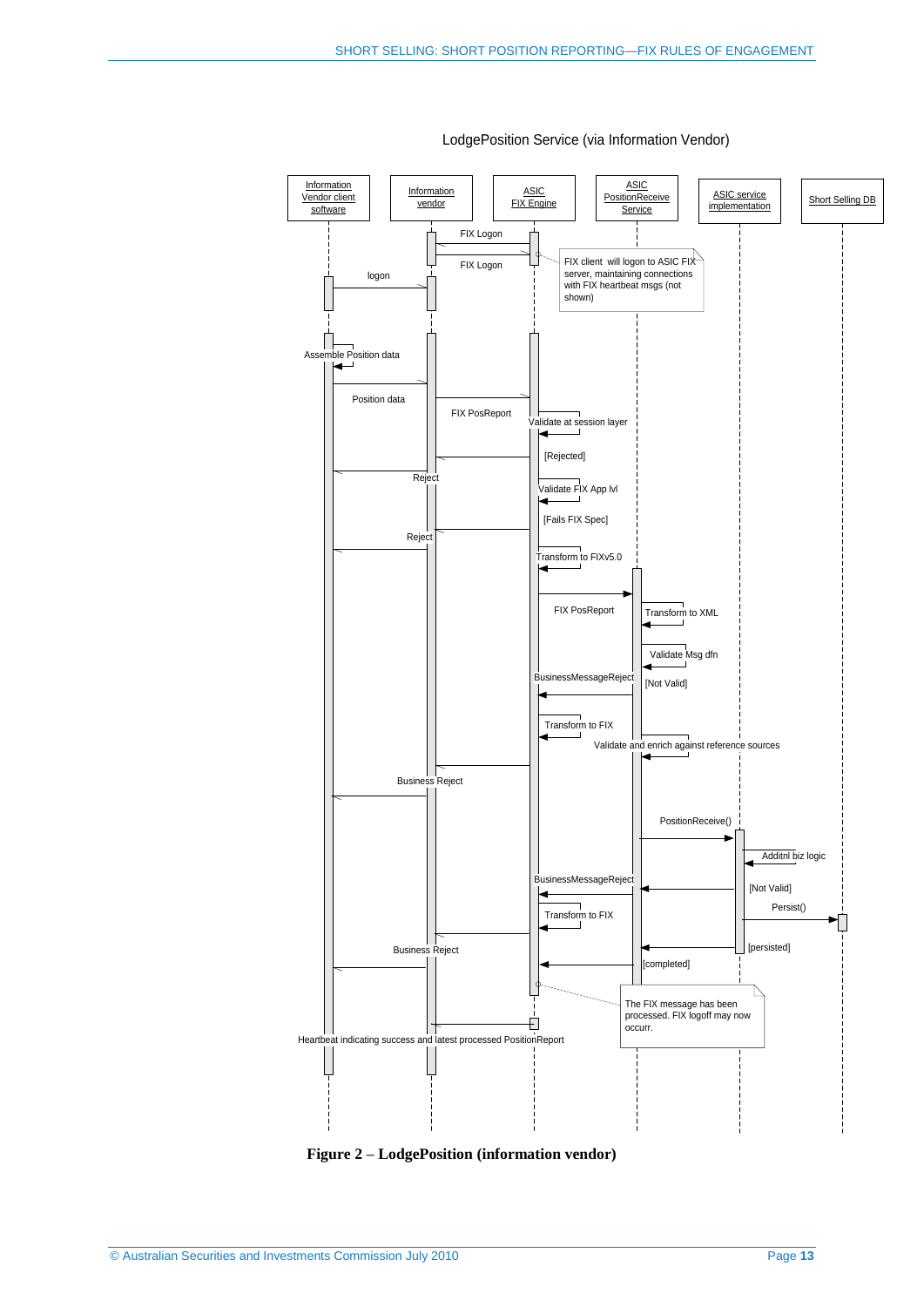

<span id="page-13-0"></span>**Figure 3 – LodgePosition Point-to-point**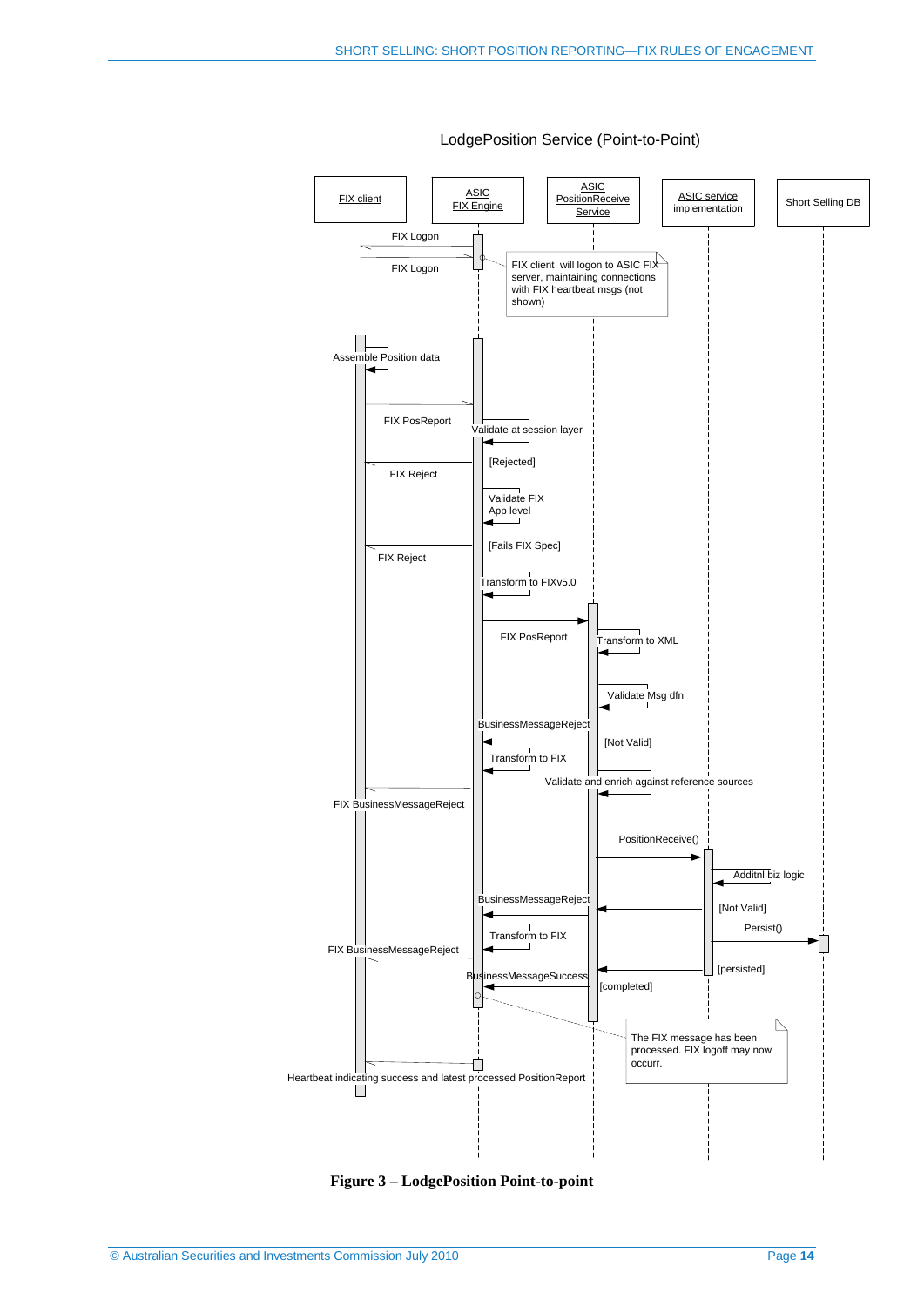#### <span id="page-14-0"></span>**ASIC FIX Engine**

ASIC is using NYSE Technologies Appia v5.2 as its FIX engine. It has been customized with the following features:

- FIX5.0 PositionReport messages (MsgType=AP) will be carried over  $\bullet$ a FIX 4.4 or 4.0 session even though the AP message was not introduced until FIX 4.4 and changed in specification between 4.4 and 5.0.
- Logoff confirmation messages will not be sent until all incoming  $\bullet$ messages for a FIX session have been processed and responded.

#### <span id="page-14-1"></span>**Administrative message types**

These messages cover standard procedures for establishing and maintaining FIX sessions:

- Heartbeat (message type = '0')
- Test request ('1')  $\bullet$
- Logon ('A')  $\bullet$
- Logout ('5')  $\bullet$
- Reject ('3')  $\bullet$
- ResendRequest ('2')  $\bullet$
- SequenceReset ('4')  $\bullet$

All Heartbeat and BusinessMessageReject messages, as returned by ASIC, will always have a value in the standardheader element LastMsgSeqNumProcessed (Tag 369). This tag will hold the SeqNum of the last business message received by ASIC that has been successfully processed (i.e., for which no BusinessMessageReject has been generated).

Logouts will not be confirmed by ASIC until all business messages have been processed or rejected by ASIC, the only exception to this will be where the ASIC back-end is unavailable. In this case, ASIC's FIX engine will confirm a Logout within the Heartbeat timeout interval specified for the connection.

If a Bundle of PositionReports is incomplete at the time of Logout, then a BusinessMessageReject will be sent prior to Logout being confirmed, providing a warning that the bundle is incomplete.

No BusinessMessageRejects are expected to be left outstanding after a successful Logout.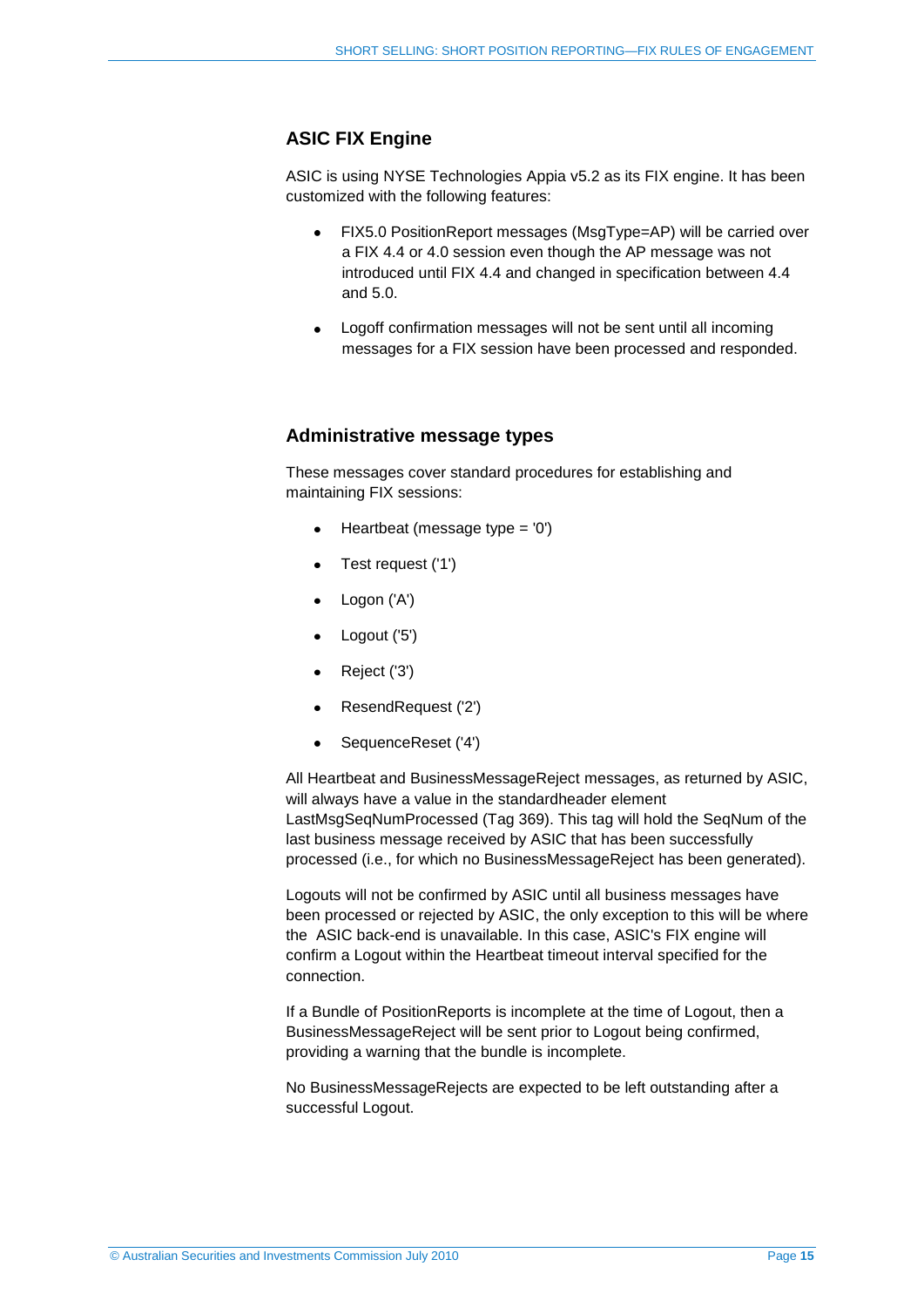All administration messages will be otherwise used as defined in the corresponding FIX specification $2$ .

#### <span id="page-15-0"></span>**Business message types**

The following FIX business message types will be used:

 $\bullet$ PositionReport ('AP') Used for all incoming short positions.

PositionReports report a Short Seller's closing short position for a single equity, for a Reporting Day. If a Short Seller has multiple short positions then multiple PositionReports will be required. PositionReports can be submitted by a Submitting Entity acting as an intermediary on behalf of the short seller. If there is no intermediary, then the Submitting Entity should not be included in the PositionReport (whereas the Short Seller should always be supplied). If these PositionReports are submitted by the same Submitting Entity (or by the Short Seller alone) then they will constitute a Bundle of PositionReports.

BusinessMessageReject ('j')  $\bullet$ Used to communicate application level errors in PositionReports. Messages not confirming with the FIX specification itself will be communicated using administrative Reject messages.

#### <span id="page-15-1"></span>**BusinessMessageReject custom tag**

BusinessMessageReject messages will include a custom tag that specifies a unique snapshot (or Bundle) identifier and is intended for use by those counter-parties whose FIX application layer does not have access to session layer attributes (such as MsgSeqNum). The tag number (8901) is a custom tag as defined in the FIX specification and so should be ignored by FIXcompliant engines. Counterparties are under no obligation to make use of the tag.

The tag has the format:

[<PartyID>][<PartyID>]-<ConnectionID>- <ClearingBusinessDay><ReceivedDate><SnapshotSequenceNum>

*see the Appendix for a definition of the components.*

Some examples of the usage of this tag are:

8901=[66138871333]-CONNECTIONNAME-20100616201006071

8901=[88000001268][90000001277]-BROKERSINC-201006082010061012

l

<sup>2</sup> As defined in http://www.fixprotocol.org/specifications/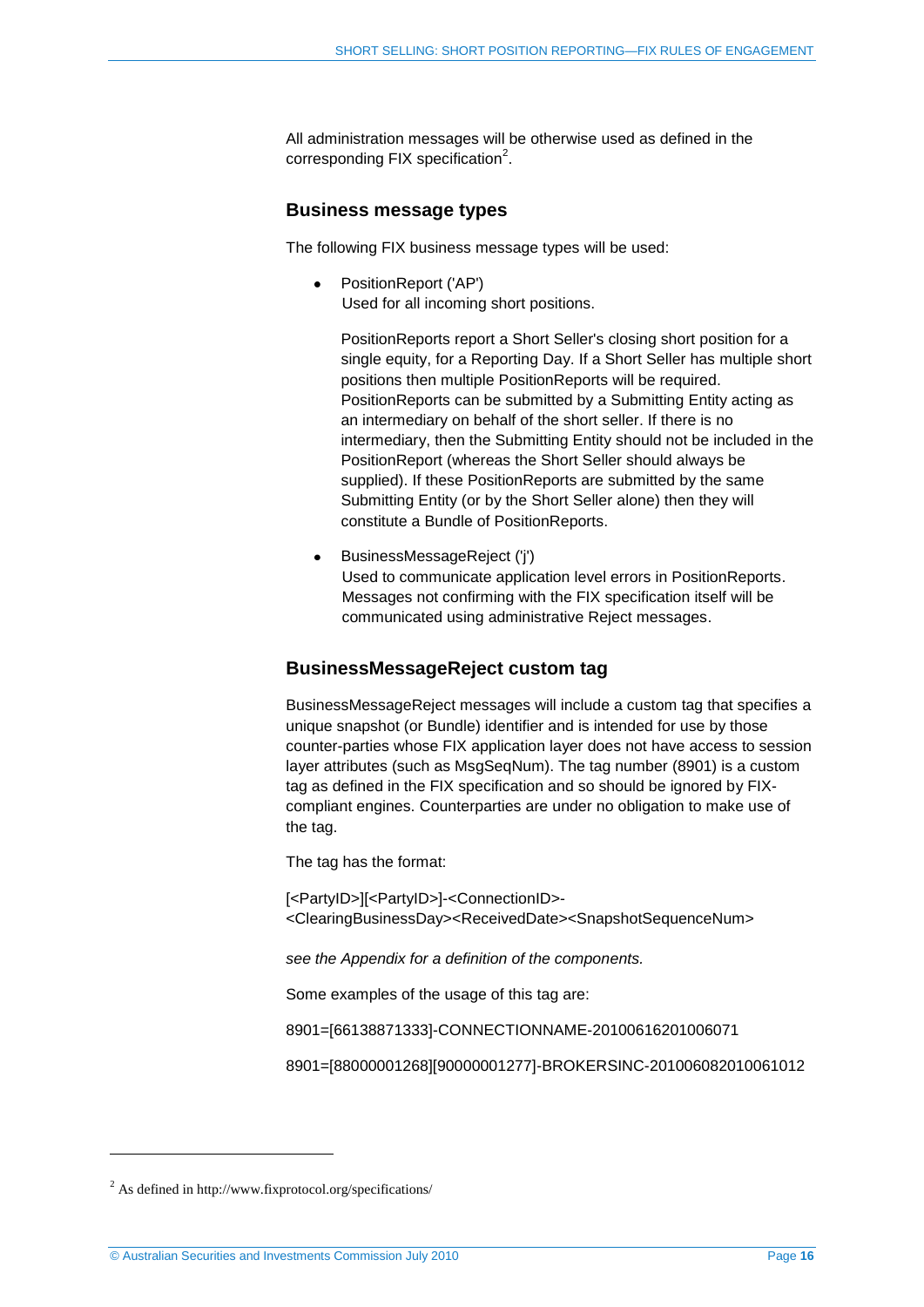The first example is generated for an AP message which had only short seller details and has a SnapshotSequenceNum of 1.

The second example is generated for an AP message which had both short seller and submitting-entity details and has a SnapshotSequenceNum of 12, and so was a part of a correction snapshot.

#### **End of Day Processing**

FIX sessions initiated by ASIC counterparties will be configured for daily end-of-day processing, at a time to be specified.

<span id="page-16-0"></span>Message sequence numbers will be reset during end-of-day processing.

#### **Interface definitions**

Message definitions for PositionReport and BusinessMessageReject messages are defined in Appendices A and B.

Additional constraints have been imposed upon the FIX specification and are detailed in the definitions.

#### <span id="page-16-1"></span>**Example messages**

Example messages for PositionReport messages are defined in Appendix C.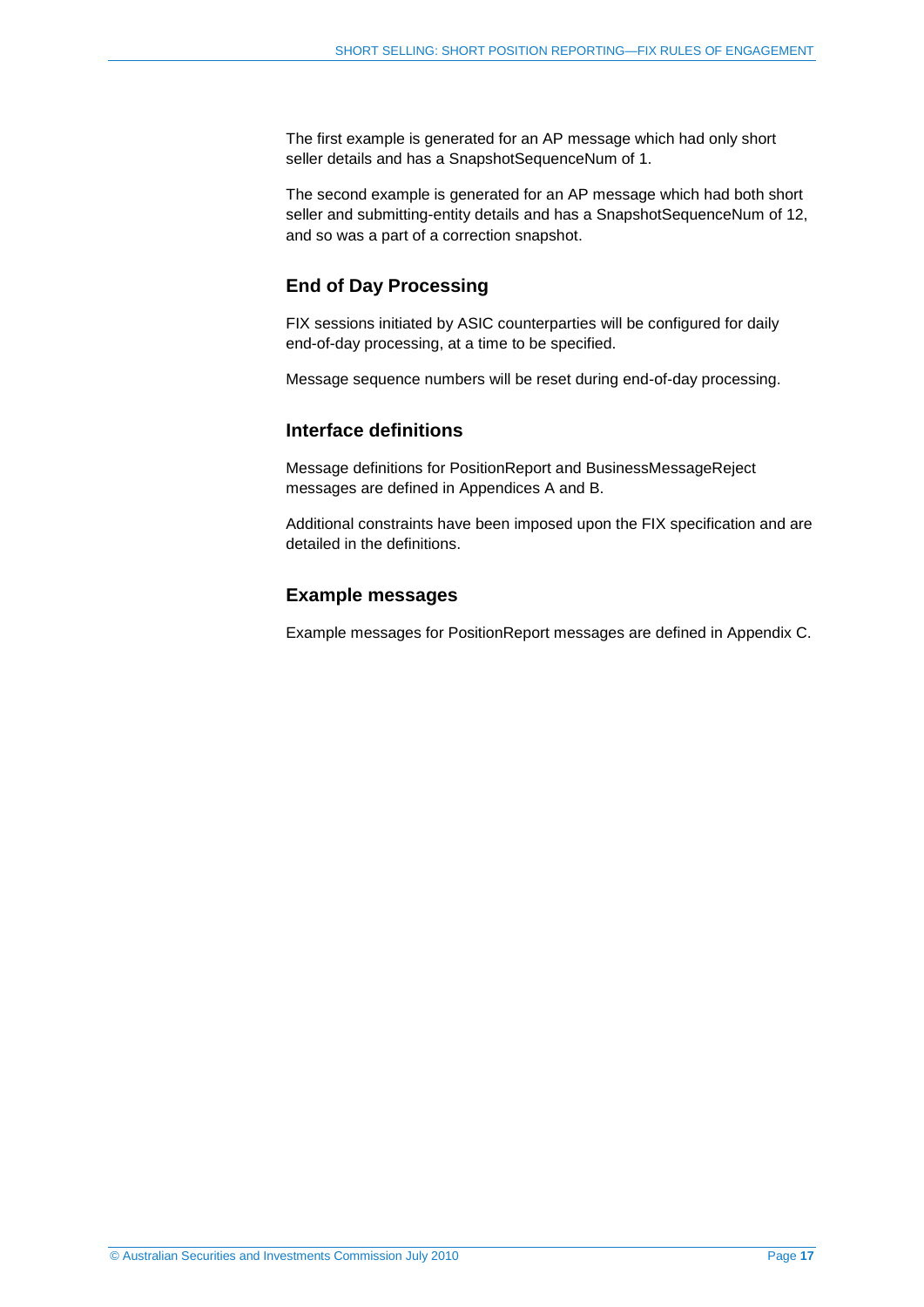## <span id="page-17-0"></span>**D Version control**

| <b>Version</b> | <b>Date</b>         | <b>Change/Comments</b>                                                                                                                                                                                                                                               | <b>Author</b> |
|----------------|---------------------|----------------------------------------------------------------------------------------------------------------------------------------------------------------------------------------------------------------------------------------------------------------------|---------------|
| 1.3            | 4 October<br>2009   | Pre-release draft version for<br><b>Information Vendors</b>                                                                                                                                                                                                          | <b>ASIC</b>   |
| 5.2            | 9 December<br>2009  | Publicly released draft version                                                                                                                                                                                                                                      | ASIC          |
| 6.1            | 15 December<br>2009 | Heartbeat and Logout confirmation<br>usage described (s 3.3.4 and s 3.4.2)<br>Draft error messages (s3.3.4)<br>Example message corrected with<br>correct tag 727 value                                                                                               | <b>ASIC</b>   |
| 8.5            | 9 February<br>2010  | Figures updated. PartyIDSource<br>values updated. Data lengths<br>updated. End of day processing<br>added. Addition explanatory text on<br>position reports and bundle<br>processing                                                                                 | <b>ASIC</b>   |
| 8.7            | 5 March<br>2010     | SWIFT BIC code clarification.<br>Mandated use of PosMaintRptID.<br>NYFIX Appia confirmed as ASIC FIX<br>engine<br>Mandated use of settlement security<br>codes rather than trading only codes<br>(App A)                                                             | <b>ASIC</b>   |
| 9.3            | 10 May 2010         | Use of BT Radianz and TNS clarified.<br>Zero value allowed for Tag 705                                                                                                                                                                                               | <b>ASIC</b>   |
| 14.0           | 8 June 2010         | 'Reporting Day' now used instead of<br>trading day.<br>Bundle usage made more explicit, as<br>relating to a single Reporting Day.<br>References added to INFO 98.<br>BMRs now also contain tag 369<br>values.<br>EOD processing specified for all<br>counterparties. | <b>ASIC</b>   |
| 16.0           | 7 July 2010         | Snapshot ID tag 8901 added to BMR<br>Tag 369 included in appendix for<br><b>BMR</b>                                                                                                                                                                                  | <b>ASIC</b>   |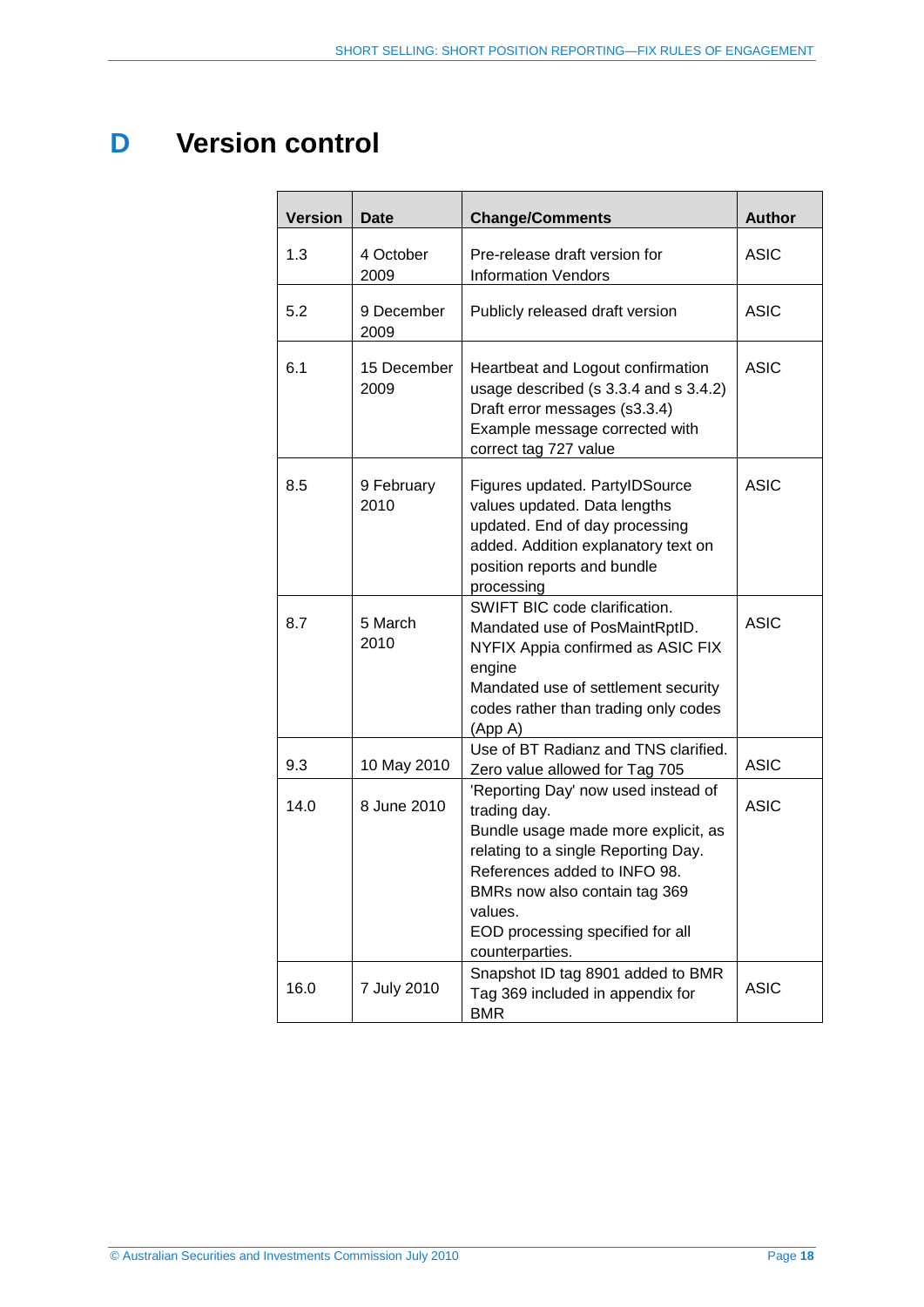## <span id="page-18-0"></span>**Key terms**

| <b>Term</b>                                                                                                                                                        | <b>Description</b>                                                                                                                                                                                                                                                                                                                                         |  |  |  |  |  |
|--------------------------------------------------------------------------------------------------------------------------------------------------------------------|------------------------------------------------------------------------------------------------------------------------------------------------------------------------------------------------------------------------------------------------------------------------------------------------------------------------------------------------------------|--|--|--|--|--|
| <b>ABN</b>                                                                                                                                                         | Australian Business Number. An 11 digit number issued by<br>the ABR, consisting of a 2 digit check sequence, followed<br>by a 9 digit number                                                                                                                                                                                                               |  |  |  |  |  |
| <b>ABR</b>                                                                                                                                                         | Australian Business Register                                                                                                                                                                                                                                                                                                                               |  |  |  |  |  |
| <b>ACN</b>                                                                                                                                                         | Australian Company Number. A 9 digit number issued by<br>ASIC.                                                                                                                                                                                                                                                                                             |  |  |  |  |  |
| <b>ARBN</b>                                                                                                                                                        | Australian Registered Business Number. A 9 digit number<br>issued by ASIC.                                                                                                                                                                                                                                                                                 |  |  |  |  |  |
| <b>ASIC Identifier</b>                                                                                                                                             | An alphanumeric identifier up to 20 characters issued by<br>the ASIC Short Selling Register.                                                                                                                                                                                                                                                               |  |  |  |  |  |
| <b>BIC</b>                                                                                                                                                         | ISO 9362 (also known as SWIFT-BIC, BIC code, SWIFT ID<br>or SWIFT code) is a standard format of Bank Identifier<br>Codes approved by the International Organization for<br>Standardization (ISO). It is the unique identification code of<br>a particular bank.                                                                                            |  |  |  |  |  |
|                                                                                                                                                                    | The SWIFT code is 8 or 11 characters, made up of:                                                                                                                                                                                                                                                                                                          |  |  |  |  |  |
|                                                                                                                                                                    | 4 characters – bank code (only letters)                                                                                                                                                                                                                                                                                                                    |  |  |  |  |  |
|                                                                                                                                                                    | 2 characters - ISO 3166-1 alpha-2 country code<br>٠<br>(only letters)                                                                                                                                                                                                                                                                                      |  |  |  |  |  |
|                                                                                                                                                                    | 2 characters – location code (letters and digits) (if<br>٠<br>the second character is '1', then it denotes a<br>passive participant in the SWIFT network)                                                                                                                                                                                                  |  |  |  |  |  |
| 3 characters – branch code. If the SWIFT code is<br>not for a branch office (i.e., a primary office), then<br>a branch code of 'XXX' may be optionally<br>provided |                                                                                                                                                                                                                                                                                                                                                            |  |  |  |  |  |
| <b>FIX Protocol</b>                                                                                                                                                | The Financial Information eXchange (FIX) protocol is an<br>electronic communications protocol initiated in 1992 for<br>international real-time exchange of information related to<br>the securities transactions and markets. It is a self-<br>describing protocol, using ASCII 01 characters as<br>delimiters and name value pairs for each data element. |  |  |  |  |  |
| <b>FIX Engine</b>                                                                                                                                                  | A FIX messaging server designed to parse FIX messages<br>and handle FIX session layer connectivity. It may also<br>perform transformation to/from FIXML.                                                                                                                                                                                                   |  |  |  |  |  |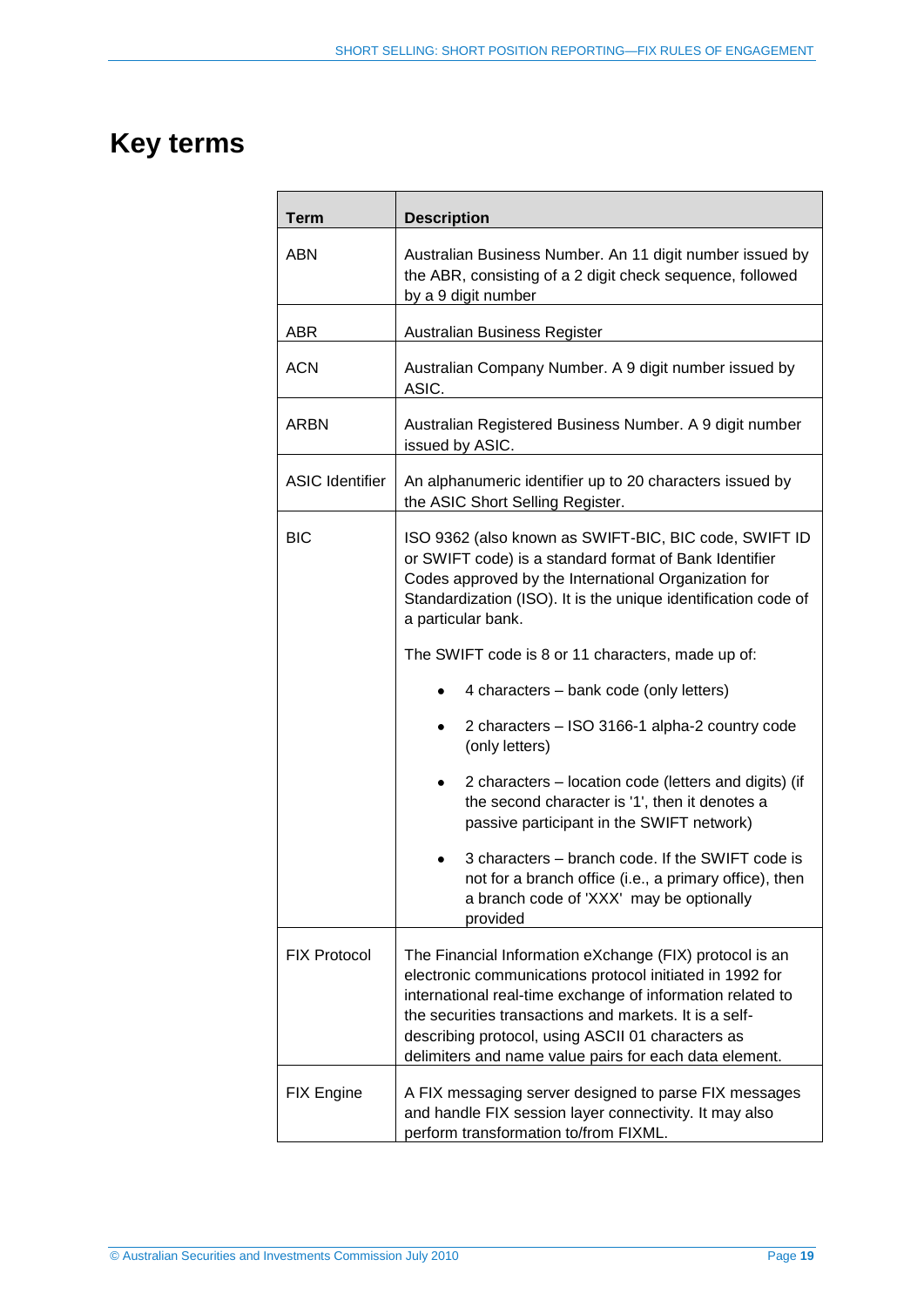| Term                                            | <b>Description</b>                                                                                                                                                                                                                                                                      |
|-------------------------------------------------|-----------------------------------------------------------------------------------------------------------------------------------------------------------------------------------------------------------------------------------------------------------------------------------------|
| IP address -<br>Internet<br>Protocol<br>address | An identifier for a computer or device on a TCP/IP network.<br>Networks use TCP/IP to route messages based on the IP<br>address of the destination.                                                                                                                                     |
| Information<br>Vendor                           | An entity providing financial information (and associated<br>services such as order management and interconnection<br>via FIX interfaces) for their clients, and thereby functioning<br>as a hub and spoke network. An Australian example is<br><b>IRESS Market Technology Limited.</b> |
| <b>ISIN</b>                                     | An International Securities Identification Number (ISIN)<br>uniquely identifies a security, such as an equity. Its<br>structure is defined in ISO 6166.<br>The ISIN code is a 12-character alpha-numeric code that                                                                      |
|                                                 | consists of three parts: a two letter country code, a nine<br>character alpha-numeric national security identifier, and a<br>single check digit.                                                                                                                                        |
| Reporting Day                                   | The day that a short position is outstanding and for which<br>short position reporting is required, as defined in Reg<br>$7.9.99(1)$ .                                                                                                                                                  |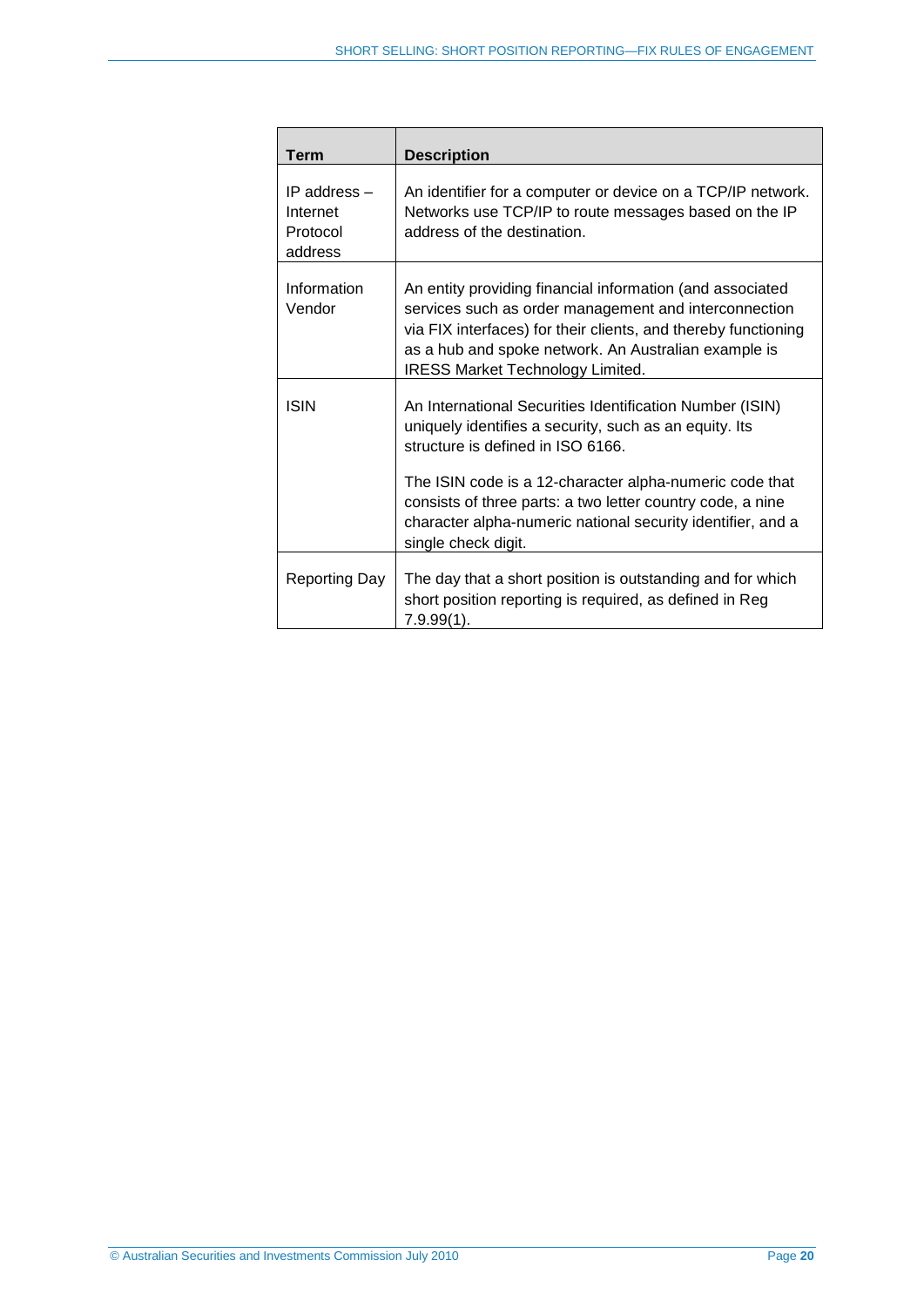|  | Appendix A: FIX message mapping (PositionReport) |
|--|--------------------------------------------------|
|  |                                                  |

<span id="page-20-0"></span>

|            | <b>Data Requirements</b>                 |              |                    |       |                            |                                          |                                                                                                                                                                                                                                                                                                                                                                   |  |  |
|------------|------------------------------------------|--------------|--------------------|-------|----------------------------|------------------------------------------|-------------------------------------------------------------------------------------------------------------------------------------------------------------------------------------------------------------------------------------------------------------------------------------------------------------------------------------------------------------------|--|--|
|            | <b>Report - FIX Message</b><br>*FIX v5.0 |              |                    |       |                            |                                          |                                                                                                                                                                                                                                                                                                                                                                   |  |  |
|            |                                          |              |                    |       |                            | *Message Type = PositionReport           |                                                                                                                                                                                                                                                                                                                                                                   |  |  |
| Tag<br>No. | <b>Component</b>                         | Subcomponent | <b>Element</b>     | Req'd | <b>FIX Type</b><br>(bytes) | <b>Value / Validation</b>                | <b>Description</b>                                                                                                                                                                                                                                                                                                                                                |  |  |
| 8          | StandardHeader                           |              | <b>BeginString</b> | Y     | String                     | FIX 4.0-5.0 will be<br>supported.        | Identifies beginning of new message and protocol version.<br>ALWAYS FIRST FIELD IN MESSAGE. (Always unencrypted)                                                                                                                                                                                                                                                  |  |  |
| 9          | StandardHeader                           |              | BodyLength         | Y     | Length                     | <b>Numeric</b>                           | Message length, in bytes, forward to the CheckSum field.<br>ALWAYS SECOND FIELD IN MESSAGE. (Always<br>unencrypted)                                                                                                                                                                                                                                               |  |  |
| 35         | StandardHeader                           |              | MsgType            | Y     | String                     | Value = $AP$<br>$AP = PositionReport$    | Defines message type. ALWAYS THIRD FIELD IN<br>MESSAGE. (Always unencrypted)                                                                                                                                                                                                                                                                                      |  |  |
| 112<br>8   | StandardHeader                           |              | ApplVerID          | $N^*$ | String                     | Value = $9$                              | Specifies the service pack release being applied at message<br>level. Enumerated field with values assigned at time of service<br>pack release.                                                                                                                                                                                                                   |  |  |
|            |                                          |              |                    |       |                            | $9 = FIX.5.0SP2$                         | *NOT REQUIRED when carried over FIX versions earlier than<br>5.0 or where DefaultApplVerID specified in the Logon                                                                                                                                                                                                                                                 |  |  |
| 49         | StandardHeader                           |              | SenderCompID       | Y     | String                     | Unique value for the<br>FIX counterparty | Value assigned by ASIC to identify the firm sending message<br>which could be a Submitting Entity or a Short Seller or a third<br>party Information Vendor. For those parties not using an<br>Information Vendor, this would usually be the ABN, ARBN,<br>ACN, BIC or ASIC Identifier of the firm sending the message,<br>but alternate values may be acceptable. |  |  |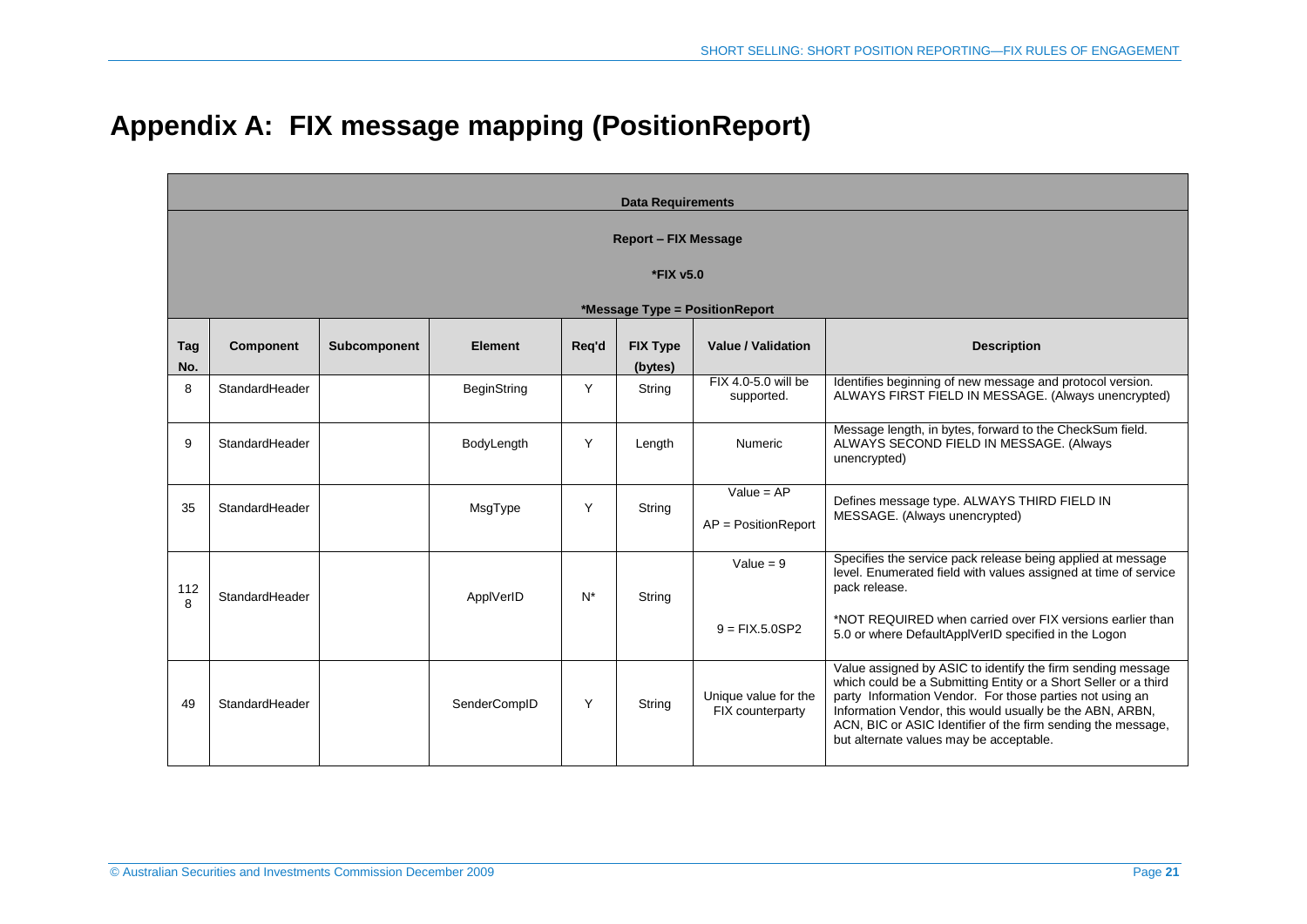|                             | <b>Data Requirements</b>       |                     |                                  |       |                            |                                 |                                                                                                                                                                                                                                                                                                                                                                                                                                                                                                                               |  |  |  |
|-----------------------------|--------------------------------|---------------------|----------------------------------|-------|----------------------------|---------------------------------|-------------------------------------------------------------------------------------------------------------------------------------------------------------------------------------------------------------------------------------------------------------------------------------------------------------------------------------------------------------------------------------------------------------------------------------------------------------------------------------------------------------------------------|--|--|--|
| <b>Report - FIX Message</b> |                                |                     |                                  |       |                            |                                 |                                                                                                                                                                                                                                                                                                                                                                                                                                                                                                                               |  |  |  |
|                             | *FIX v5.0                      |                     |                                  |       |                            |                                 |                                                                                                                                                                                                                                                                                                                                                                                                                                                                                                                               |  |  |  |
|                             | *Message Type = PositionReport |                     |                                  |       |                            |                                 |                                                                                                                                                                                                                                                                                                                                                                                                                                                                                                                               |  |  |  |
| Tag<br>No.                  | <b>Component</b>               | <b>Subcomponent</b> | <b>Element</b>                   | Reg'd | <b>FIX Type</b><br>(bytes) | <b>Value / Validation</b>       | <b>Description</b>                                                                                                                                                                                                                                                                                                                                                                                                                                                                                                            |  |  |  |
| 56                          | StandardHeader                 |                     | TargetCompID                     | Y     | String                     | Value=ASIC                      | Assigned value used to identify receiving firm.<br>ASIC's self-assigned FIX ID.                                                                                                                                                                                                                                                                                                                                                                                                                                               |  |  |  |
| 34                          | StandardHeader                 |                     | MsgSeqNum                        | Y     | SegNum                     | Int                             | FIX (integer) message sequence number. Note that<br>Information Vendor users maintain their [perhaps non-fix]<br>session with the Information Vendor.                                                                                                                                                                                                                                                                                                                                                                         |  |  |  |
| 52                          | StandardHeader                 |                     | SendingTime                      | Y     | <b>UTCTimes</b><br>tamp    | <b>UTCTimestamp</b>             | Time of message transmission (always expressed in UTC<br>(Universal Time Coordinated, also known as "GMT")                                                                                                                                                                                                                                                                                                                                                                                                                    |  |  |  |
| 721                         |                                |                     | PosMaintRptID                    | Y     | String (5)                 | Defined by the<br>sending party | Sender generated identifier for the sending party's position<br>report within a bundle. Used if an error occurs and a<br>BusinessMessageReject is generated. Also used to check for<br>completeness of a bundle.<br>The first PositionReport in a bundle must have a<br>PosMaintRptId value of 1. Each successive PositionReport in<br>that bundle must be consecutively numbered, with the final<br>PositionReport having a PosMaintRptID equal to the value of<br>TotalNumPosReport for PositionReports within that bundle. |  |  |  |
| 727                         |                                |                     | TotalNum-<br>PosReports          | Y     | Int $(5)$                  |                                 | Total number of Position Reports being sent for a Bundle                                                                                                                                                                                                                                                                                                                                                                                                                                                                      |  |  |  |
| 715                         |                                |                     | Clearing-<br><b>BusinessDate</b> | Y     | LocalMktD<br>ate           | String<br>YYYYMMDD              | The Reporting Date, i.e., the date of an outstanding short<br>position.                                                                                                                                                                                                                                                                                                                                                                                                                                                       |  |  |  |
|                             |                                |                     |                                  |       |                            |                                 | A Parties component is required for Short Seller details. If a Submitting Entity is involved in the report submission, then an additional Parties component must be provided.                                                                                                                                                                                                                                                                                                                                                 |  |  |  |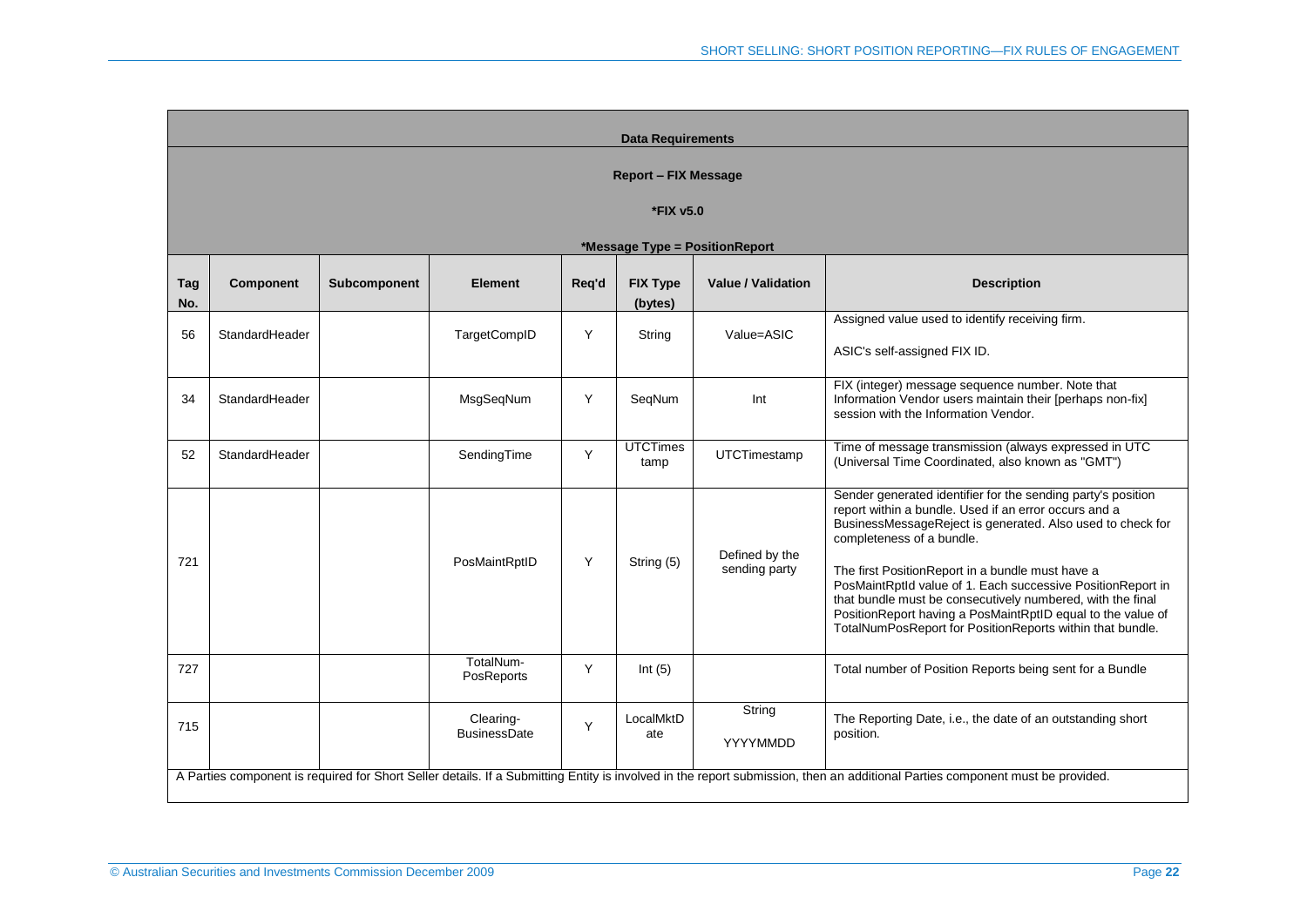| <b>Data Requirements</b>       |                  |              |                |       |                            |                                                                                                          |                                                                                                                                                                                                                                                                       |  |  |  |
|--------------------------------|------------------|--------------|----------------|-------|----------------------------|----------------------------------------------------------------------------------------------------------|-----------------------------------------------------------------------------------------------------------------------------------------------------------------------------------------------------------------------------------------------------------------------|--|--|--|
| <b>Report - FIX Message</b>    |                  |              |                |       |                            |                                                                                                          |                                                                                                                                                                                                                                                                       |  |  |  |
| *FIX v5.0                      |                  |              |                |       |                            |                                                                                                          |                                                                                                                                                                                                                                                                       |  |  |  |
| *Message Type = PositionReport |                  |              |                |       |                            |                                                                                                          |                                                                                                                                                                                                                                                                       |  |  |  |
| Tag<br>No.                     | <b>Component</b> | Subcomponent | <b>Element</b> | Req'd | <b>FIX Type</b><br>(bytes) | <b>Value / Validation</b>                                                                                | <b>Description</b>                                                                                                                                                                                                                                                    |  |  |  |
| 453                            | Parties          |              | NoPartyIDs     | Y     | NumInGro<br>up(1)          | Int<br>1 or 2                                                                                            | The number of Number of PartyID (448), PartyIDSource (447),<br>and PartyRole (452) entries.<br>If only a Short Seller's details are supplied, then the value<br>should be = 1, and = 2 where both Submitting Entity and<br>Short Seller details are supplied          |  |  |  |
| 448                            | Parties          |              | PartyID        | Y     | String (20)                | Values can be any<br>of following:<br>ASIC Identifier*<br>ABN<br><b>ACN</b><br><b>ARBN</b><br><b>BIC</b> | If an ABN is provided it must relate to the entity's ACN or<br>ARBN.<br>If a BIC is provided, then the full SWIFT BIC code should be<br>provided, including any applicable branch code. I.e., a SWIFT<br>BIC code for a branch office should always be 11 characters. |  |  |  |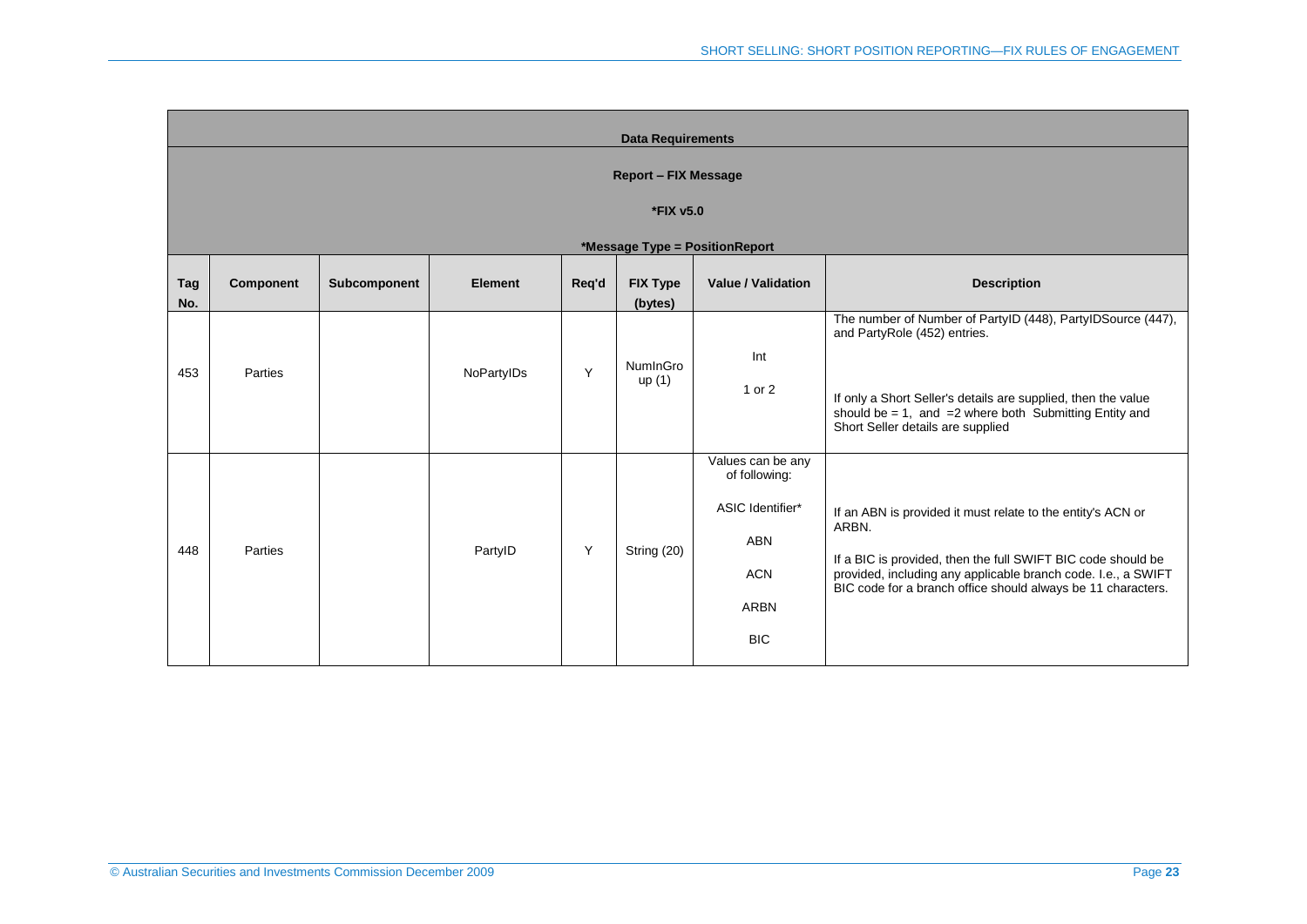|                   | <b>Data Requirements</b>       |              |                |       |                            |                                                                                                                                                       |                                                                                             |  |  |  |  |
|-------------------|--------------------------------|--------------|----------------|-------|----------------------------|-------------------------------------------------------------------------------------------------------------------------------------------------------|---------------------------------------------------------------------------------------------|--|--|--|--|
|                   | <b>Report - FIX Message</b>    |              |                |       |                            |                                                                                                                                                       |                                                                                             |  |  |  |  |
|                   | *FIX v5.0                      |              |                |       |                            |                                                                                                                                                       |                                                                                             |  |  |  |  |
|                   | *Message Type = PositionReport |              |                |       |                            |                                                                                                                                                       |                                                                                             |  |  |  |  |
| <b>Tag</b><br>No. | Component                      | Subcomponent | <b>Element</b> | Req'd | <b>FIX Type</b><br>(bytes) | <b>Value / Validation</b>                                                                                                                             | <b>Description</b>                                                                          |  |  |  |  |
| 447               | Parties                        |              | PartyIDSource  | Y     | Char $(1)$                 | Values can be any<br>of the following:<br>$D =$<br>Proprietary/Custom<br>Code (ASIC<br>Identifier)*<br>$9 = ABN$<br>$K = ACN$<br>L= ARBN<br>$B = BIC$ | Identifies class or source of the PartyID (448) value. Required<br>if PartyID is specified. |  |  |  |  |
| 452               | Parties                        |              | PartyRole      | Y     | Int $(2)$                  | $29 =$ Intermediary<br>(Submitting Entity)<br>$1 =$ Executing Firm<br>(Short Seller)                                                                  | Identifies the type or role of the PartyID (448) specified.                                 |  |  |  |  |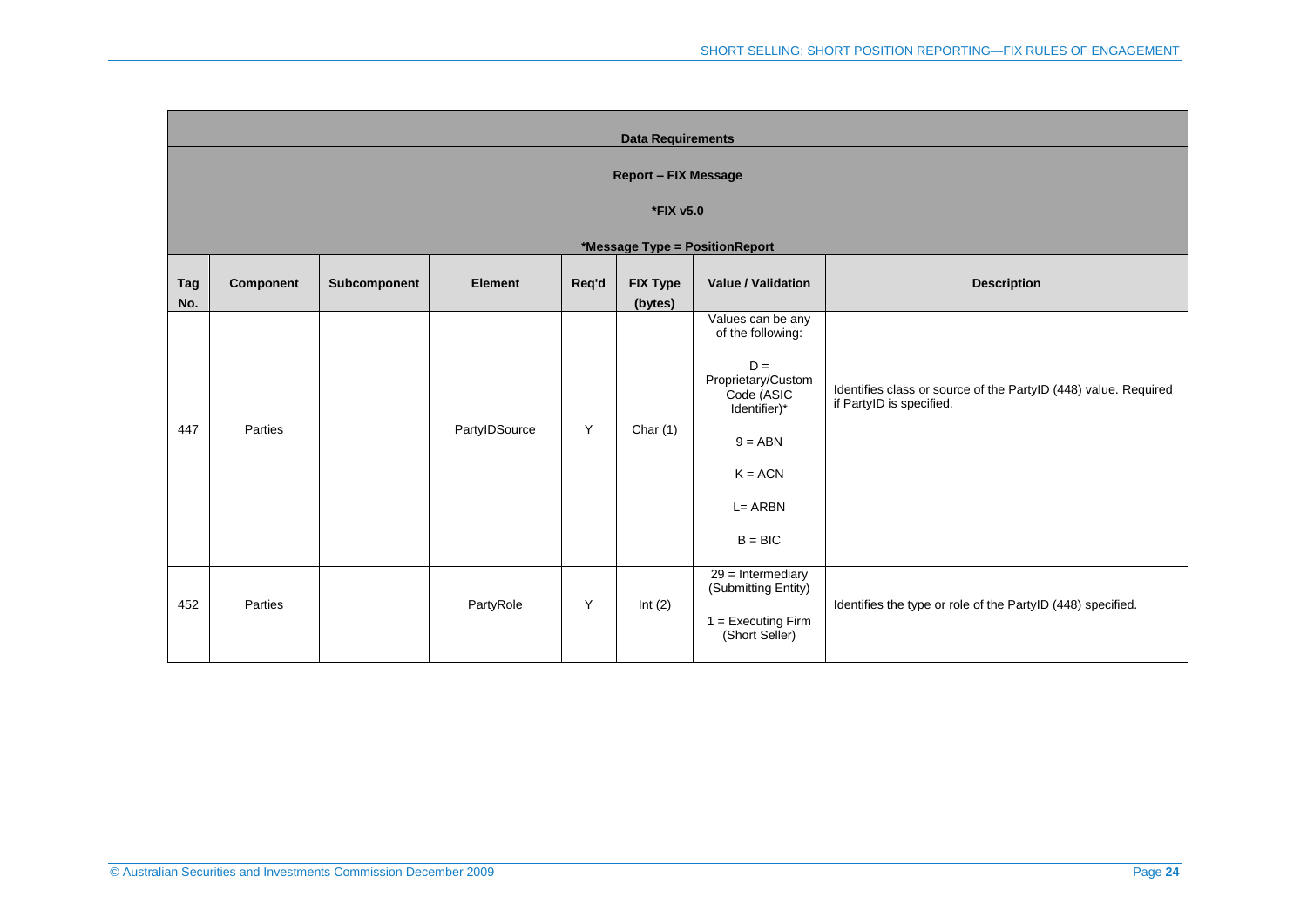|            | <b>Data Requirements</b>       |              |                |                        |                            |                           |                                                                                                                                                                                                                                                                                                                                                                                                                                                                                             |  |  |  |  |  |
|------------|--------------------------------|--------------|----------------|------------------------|----------------------------|---------------------------|---------------------------------------------------------------------------------------------------------------------------------------------------------------------------------------------------------------------------------------------------------------------------------------------------------------------------------------------------------------------------------------------------------------------------------------------------------------------------------------------|--|--|--|--|--|
|            | <b>Report - FIX Message</b>    |              |                |                        |                            |                           |                                                                                                                                                                                                                                                                                                                                                                                                                                                                                             |  |  |  |  |  |
|            | *FIX v5.0                      |              |                |                        |                            |                           |                                                                                                                                                                                                                                                                                                                                                                                                                                                                                             |  |  |  |  |  |
|            | *Message Type = PositionReport |              |                |                        |                            |                           |                                                                                                                                                                                                                                                                                                                                                                                                                                                                                             |  |  |  |  |  |
| Tag<br>No. | <b>Component</b>               | Subcomponent | <b>Element</b> | Req'd                  | <b>FIX Type</b><br>(bytes) | <b>Value / Validation</b> | <b>Description</b>                                                                                                                                                                                                                                                                                                                                                                                                                                                                          |  |  |  |  |  |
| 802        | Parties                        | PtySubGrp    | NoPartySubIDs  | N                      | NumInGro<br>up(1)          | $1 - 4$                   | Number of PartySubID (523) and PartySubIDType (803)<br>entries.<br>-If there are no PartySubID (523) and PartySubIDType<br>(803) entries then this field will not be included in the<br>FIX message.<br>-NoPartySubIDs (802), PartySubID (523) and<br>PartySubIDType (803) entries always Optional<br>when:<br>$447 = D$ and $452 = 1$<br>$-(802)$ , $(523)$ and $(803)$ are mandatory the first time a<br>report is lodged by entity using an ABN, ACN,<br>ARBN or BIC (PartylDSource 447) |  |  |  |  |  |
| 523        | Parties                        | PtySubGrp    | PartySubID     |                        | String<br>(200)            |                           | Submitting Entity/Short Seller company/business name                                                                                                                                                                                                                                                                                                                                                                                                                                        |  |  |  |  |  |
| 803        | Parties                        | PtySubGrp    | PartySubIDType |                        | Int(1)                     | $1 = Firm$                |                                                                                                                                                                                                                                                                                                                                                                                                                                                                                             |  |  |  |  |  |
| 523        | Parties                        | PtySubGrp    | PartySubID     | Y and<br>$N^*$<br>(see | String<br>(100)            |                           | Submitting Entity/Short Seller contact name (an individual)                                                                                                                                                                                                                                                                                                                                                                                                                                 |  |  |  |  |  |
| 803        | Parties                        | PtySubGrp    | PartySubIDType | Tag<br>802             | Int(1)                     | $9 =$ Contact Name        |                                                                                                                                                                                                                                                                                                                                                                                                                                                                                             |  |  |  |  |  |
| 523        | Parties                        | PtySubGrp    | PartySubID     | note)                  | String (17)                |                           | Submitting Entity/Short Seller contact telephone number.                                                                                                                                                                                                                                                                                                                                                                                                                                    |  |  |  |  |  |
| 803        | Parties                        | PtySubGrp    | PartySubIDType |                        | Int $(1)$                  | $7 =$ Phone Number        |                                                                                                                                                                                                                                                                                                                                                                                                                                                                                             |  |  |  |  |  |
| 523        | <b>Parties</b>                 | PtySubGrp    | PartySubID     |                        | String<br>(200)            |                           | Submitting Entity/Short Seller contact email address                                                                                                                                                                                                                                                                                                                                                                                                                                        |  |  |  |  |  |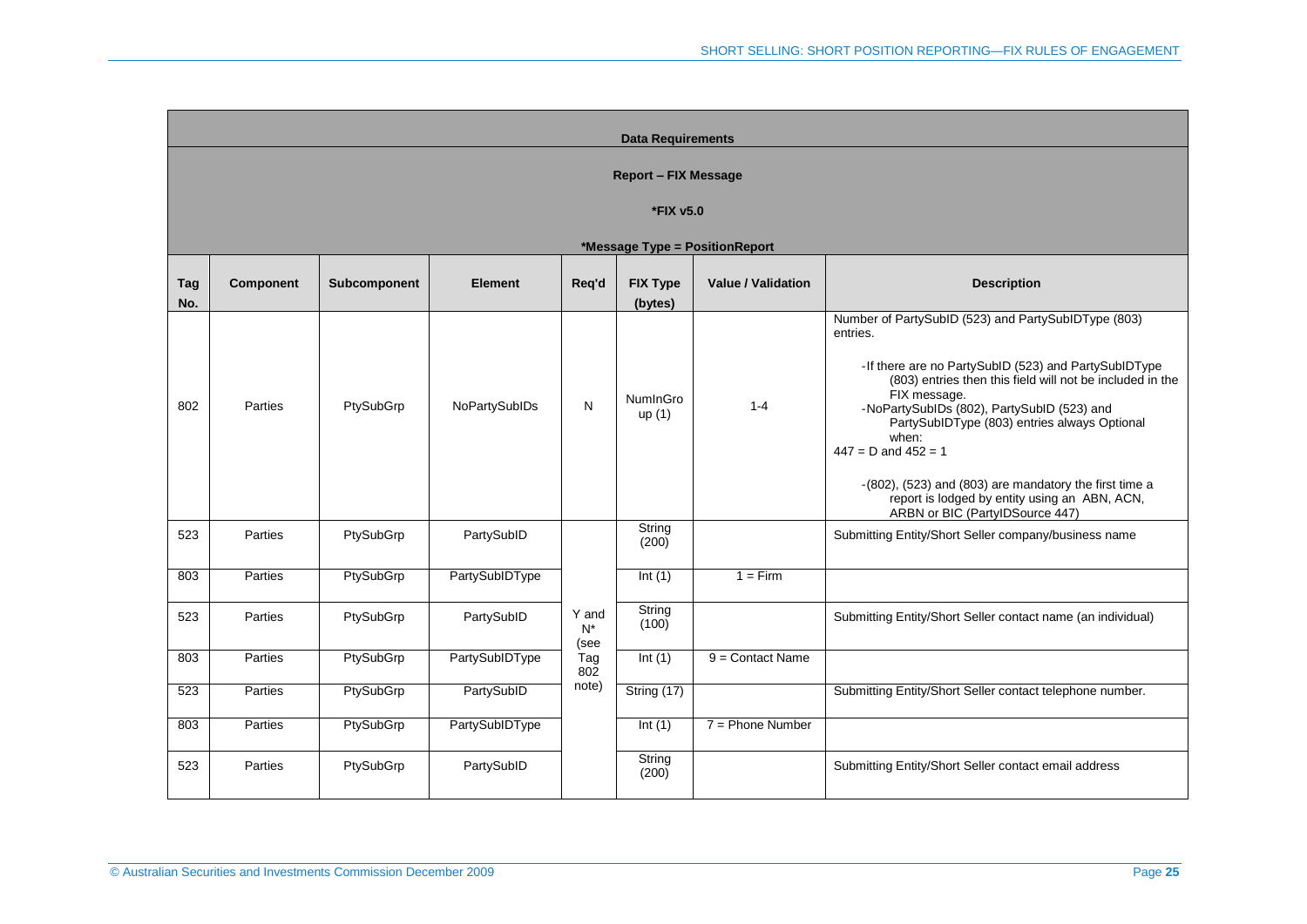|            | <b>Data Requirements</b>       |              |                    |       |                   |                             |                                                                                                                                          |  |  |  |  |  |
|------------|--------------------------------|--------------|--------------------|-------|-------------------|-----------------------------|------------------------------------------------------------------------------------------------------------------------------------------|--|--|--|--|--|
|            | <b>Report - FIX Message</b>    |              |                    |       |                   |                             |                                                                                                                                          |  |  |  |  |  |
|            | *FIX v5.0                      |              |                    |       |                   |                             |                                                                                                                                          |  |  |  |  |  |
|            | *Message Type = PositionReport |              |                    |       |                   |                             |                                                                                                                                          |  |  |  |  |  |
|            |                                |              |                    |       |                   |                             |                                                                                                                                          |  |  |  |  |  |
| Tag        | <b>Component</b>               | Subcomponent | <b>Element</b>     | Req'd | <b>FIX Type</b>   | <b>Value / Validation</b>   | <b>Description</b>                                                                                                                       |  |  |  |  |  |
| No.<br>803 | Parties                        | PtySubGrp    | PartySubIDType     |       | (bytes)<br>Int(1) | $8 =$ Email Address         |                                                                                                                                          |  |  |  |  |  |
|            |                                |              |                    |       |                   |                             |                                                                                                                                          |  |  |  |  |  |
| 55         | Instrument                     |              | Symbol             | Y     | String (6)        | <b>ASX Code</b>             | Common, "human understood" representation of the security,<br>as settled. i.e., the settlement security code, not a trading-only<br>code |  |  |  |  |  |
| 48         | Instrument                     |              | SecurityID         | N     | String (12)       | $\overline{ISIN}$           | Always ISIN. Requires SecurityIDSource.                                                                                                  |  |  |  |  |  |
| 22         | Instrument                     |              | SecurityIDSource   | $N^*$ | String (1)        | $4 =$ ISIN                  | Identifies class or source of the SecurityID (48) value.<br>*Required if SecurityID is specified.                                        |  |  |  |  |  |
|            |                                |              |                    |       | Exchange          |                             |                                                                                                                                          |  |  |  |  |  |
| 207        | Instrument                     |              | SecurityExchange   | Y     | (4)               | $XASX = ASX$                | Market used to help identify a security.                                                                                                 |  |  |  |  |  |
| 702        | PositionQty                    |              | <b>NoPositions</b> | Y     | NumInGro<br>up(1) | Int<br>$\mathbf{1}$         | Number of position entries. Always 1.                                                                                                    |  |  |  |  |  |
| 703        | PositionQty                    |              | posType            | Y     | String (3)        | $FIN = End-of-Day$<br>trade | Closing position                                                                                                                         |  |  |  |  |  |
| 705        | PositionQty                    |              | ShortQty           | Y     | Qty (12)          | Whole number of<br>shares.  | Short quantity (short position). Always zero or greater                                                                                  |  |  |  |  |  |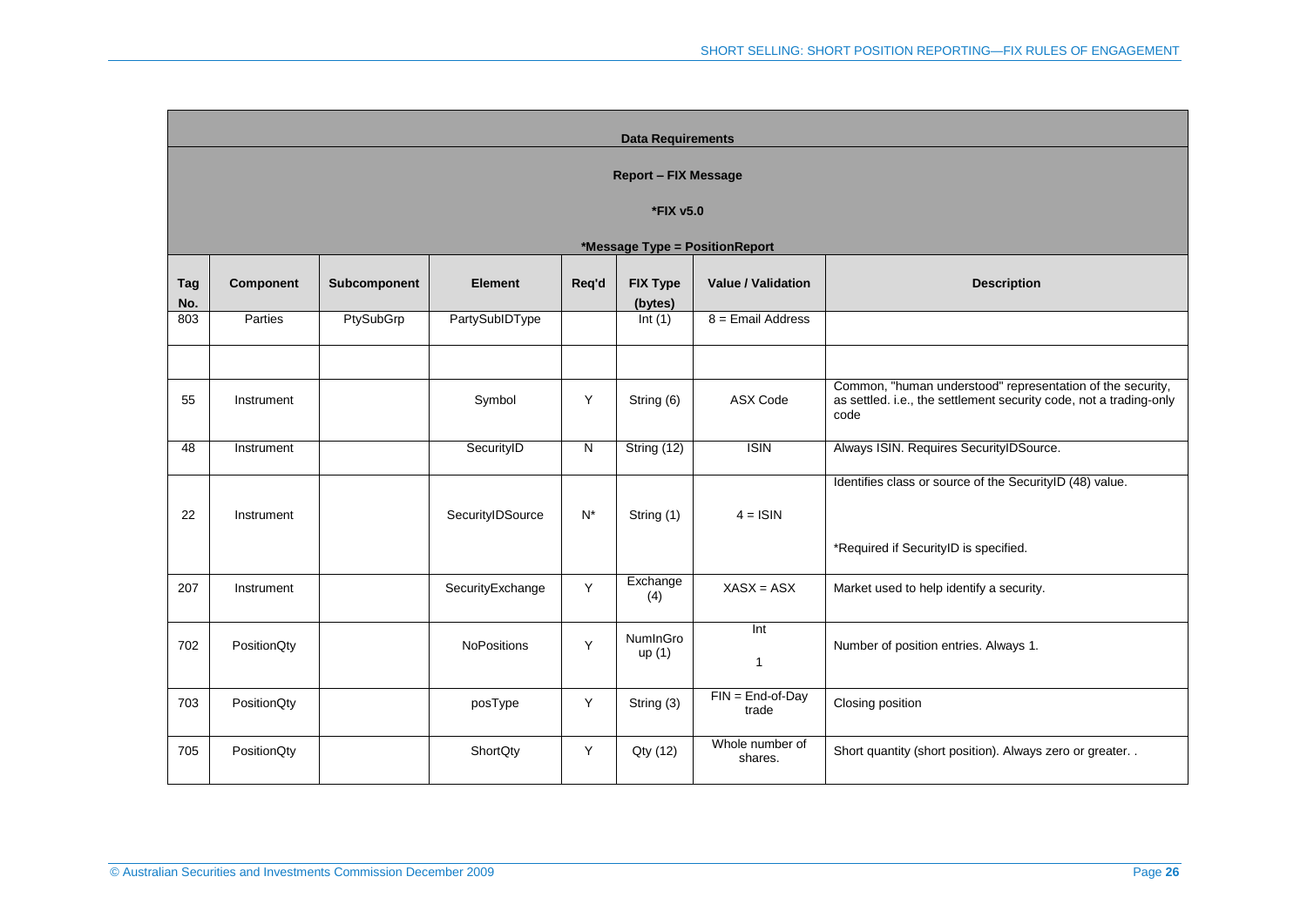|                             | <b>Data Requirements</b> |              |                |       |                            |                                |                                                                                                                                                                                                                                                                         |  |  |  |
|-----------------------------|--------------------------|--------------|----------------|-------|----------------------------|--------------------------------|-------------------------------------------------------------------------------------------------------------------------------------------------------------------------------------------------------------------------------------------------------------------------|--|--|--|
| <b>Report – FIX Message</b> |                          |              |                |       |                            |                                |                                                                                                                                                                                                                                                                         |  |  |  |
|                             | *FIX v5.0                |              |                |       |                            |                                |                                                                                                                                                                                                                                                                         |  |  |  |
|                             |                          |              |                |       |                            | *Message Type = PositionReport |                                                                                                                                                                                                                                                                         |  |  |  |
| Tag<br>No.                  | <b>Component</b>         | Subcomponent | <b>Element</b> | Reg'd | <b>FIX Type</b><br>(bytes) | <b>Value / Validation</b>      | <b>Description</b>                                                                                                                                                                                                                                                      |  |  |  |
| 10                          | StandardTrailer          |              | CheckSum       |       | String (3)                 |                                | Three byte, simple checksum (see Volume 2: "Checksum<br>Calculation" for description). ALWAYS LAST FIELD IN<br>MESSAGE; i.e. serves, with the trailing <soh>, as the end-of-<br/>message delimiter. Always defined as three characters.<br/>(Always unencrypted).</soh> |  |  |  |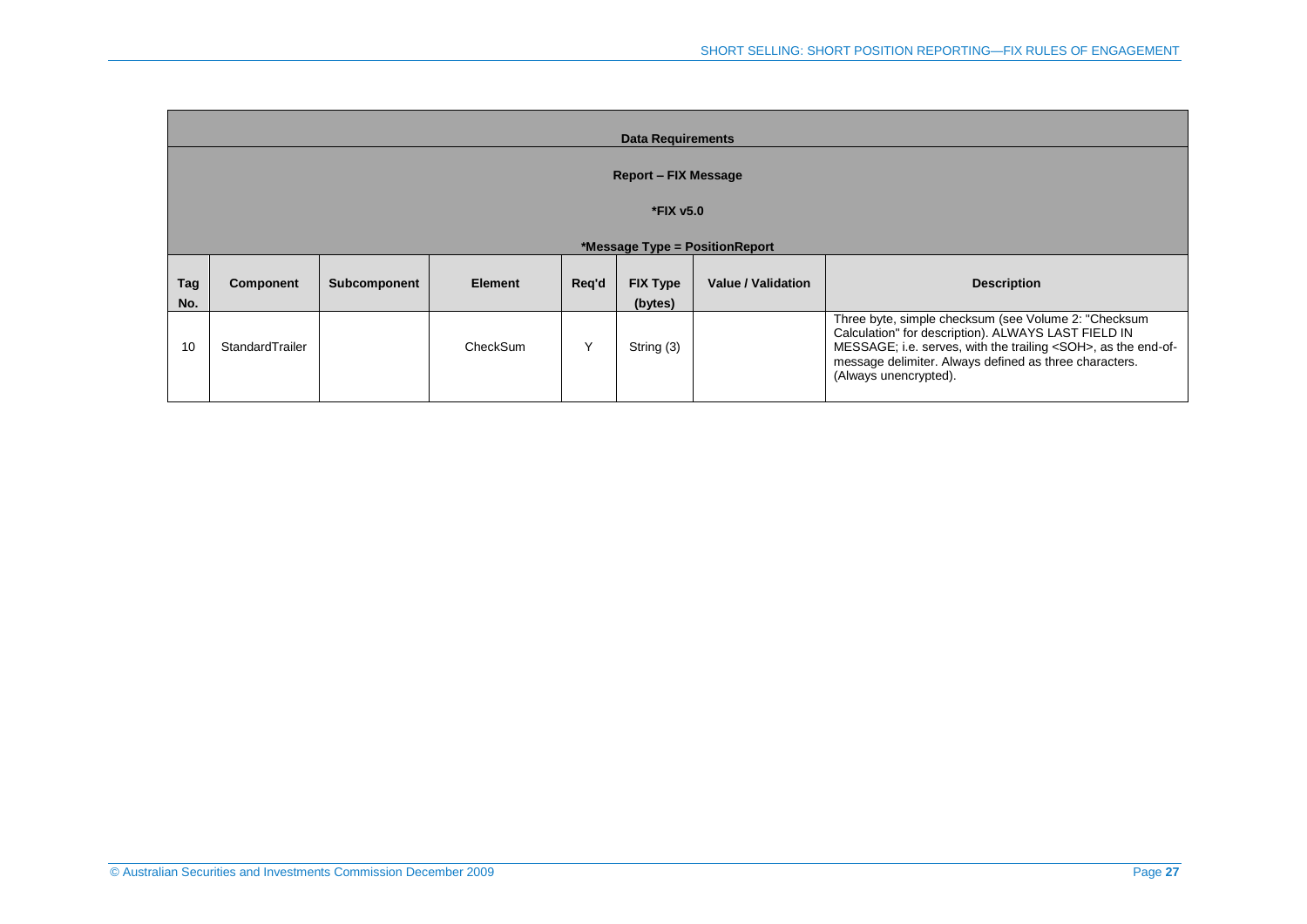## **Appendix B: FIX message mapping (BusinessMessageReject)**

<span id="page-27-0"></span>

|                                | <b>Data Requirements</b>    |                    |             |               |                                                                                                                                                    |                                                                                                                                                                                                               |  |  |  |  |  |  |
|--------------------------------|-----------------------------|--------------------|-------------|---------------|----------------------------------------------------------------------------------------------------------------------------------------------------|---------------------------------------------------------------------------------------------------------------------------------------------------------------------------------------------------------------|--|--|--|--|--|--|
|                                | <b>Report - FIX Message</b> |                    |             |               |                                                                                                                                                    |                                                                                                                                                                                                               |  |  |  |  |  |  |
|                                | *FIX v5.0                   |                    |             |               |                                                                                                                                                    |                                                                                                                                                                                                               |  |  |  |  |  |  |
| *Message Type = PositionReport |                             |                    |             |               |                                                                                                                                                    |                                                                                                                                                                                                               |  |  |  |  |  |  |
| Tag<br>No.                     | Component                   | <b>Element</b>     | Req'd       | Data Type     | <b>Value / Validation</b>                                                                                                                          | <b>Description</b>                                                                                                                                                                                            |  |  |  |  |  |  |
| 8                              | StandardHeader              | <b>BeginString</b> | Y           | <b>String</b> | FIX 4.0-5.0 will be supported.                                                                                                                     | Identifies beginning of new message and protocol version. ALWAYS FIRST<br>FIELD IN MESSAGE.                                                                                                                   |  |  |  |  |  |  |
| 9                              | StandardHeader              | BodyLength         | Y           | Length        | Numeric                                                                                                                                            | Message length, in bytes, forward to the CheckSum field. ALWAYS SECOND<br>FIELD IN MESSAGE.                                                                                                                   |  |  |  |  |  |  |
| 35                             | StandardHeader              | MsgType            | Y           | <b>String</b> | Value = $j$<br>J = BusinessMessageReject                                                                                                           | Defines message type. ALWAYS THIRD FIELD IN MESSAGE.                                                                                                                                                          |  |  |  |  |  |  |
| 1128                           | StandardHeader              | ApplVerID          | Y and $N^*$ | <b>String</b> | Value = $9$<br>$9 = FIX.5.0SP2$                                                                                                                    | Specifies the service pack release being applied at message level.<br>Enumerated field with values assigned at time of service pack release.<br>*NOT REQUIRED when carried over FIX versions earlier than 5.0 |  |  |  |  |  |  |
| 49                             | StandardHeader              | SenderCompID       | Y           | <b>String</b> | Value=ASIC                                                                                                                                         | Assigned value used to identify firm sending message, in this case, ASIC's<br>self-assigned FIX ID                                                                                                            |  |  |  |  |  |  |
| 56                             | StandardHeader              | TargetCompID       | Y           | <b>String</b> | CompID for an Information<br>Vendor or, if using TNS or BT,<br>the ABN, ARBN, ACN, BIC or<br>ASIC Identifier of firm<br>sending the PositionReport | Assigned value used to identify receiving firm.                                                                                                                                                               |  |  |  |  |  |  |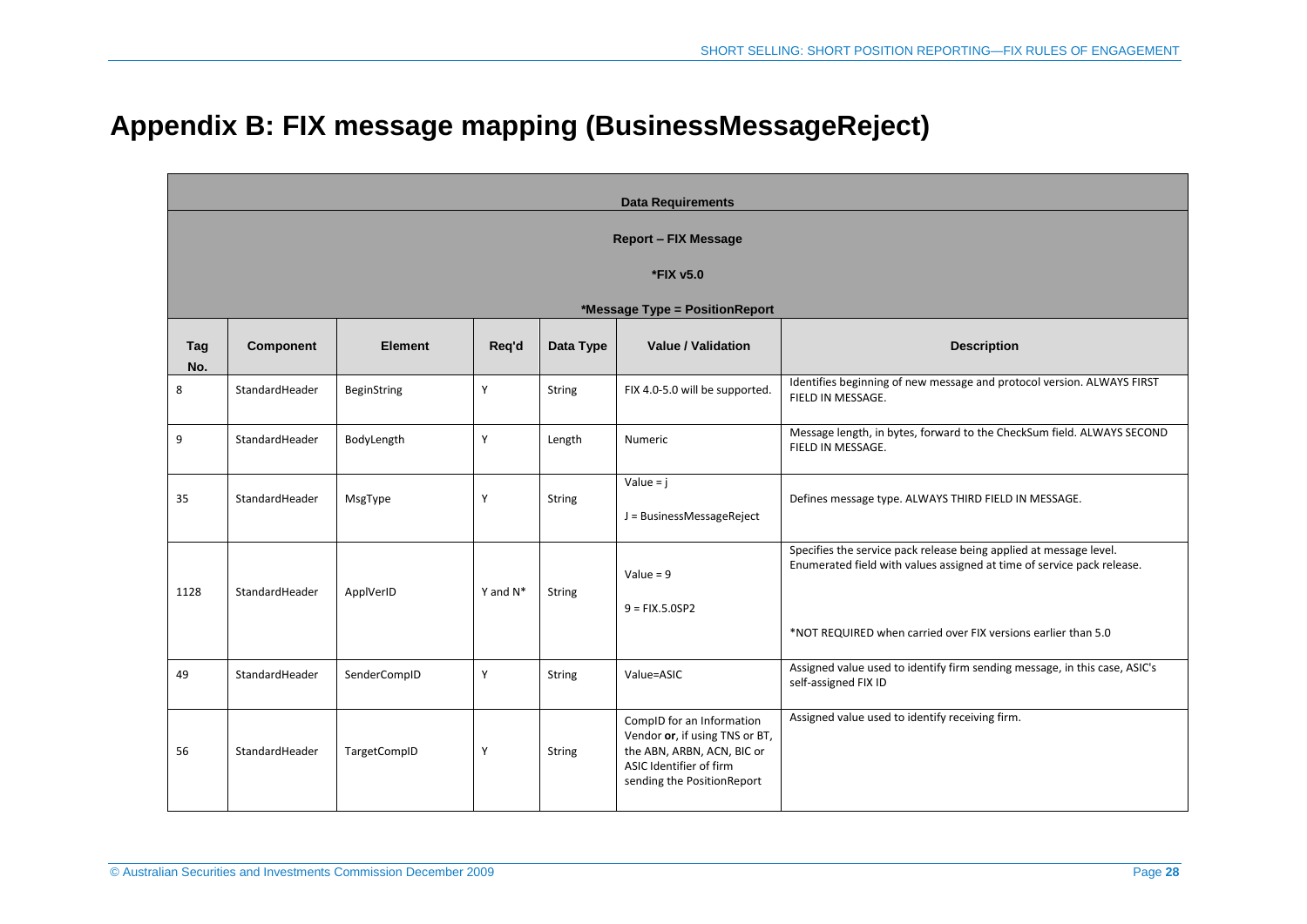|            | <b>Data Requirements</b>       |                            |       |                         |                           |                                                                                                                                                                                       |  |  |  |  |  |
|------------|--------------------------------|----------------------------|-------|-------------------------|---------------------------|---------------------------------------------------------------------------------------------------------------------------------------------------------------------------------------|--|--|--|--|--|
|            | <b>Report - FIX Message</b>    |                            |       |                         |                           |                                                                                                                                                                                       |  |  |  |  |  |
|            |                                |                            |       |                         |                           |                                                                                                                                                                                       |  |  |  |  |  |
|            | *FIX v5.0                      |                            |       |                         |                           |                                                                                                                                                                                       |  |  |  |  |  |
|            | *Message Type = PositionReport |                            |       |                         |                           |                                                                                                                                                                                       |  |  |  |  |  |
|            |                                |                            |       |                         |                           |                                                                                                                                                                                       |  |  |  |  |  |
| Tag<br>No. | <b>Component</b>               | <b>Element</b>             | Req'd | Data Type               | <b>Value / Validation</b> | <b>Description</b>                                                                                                                                                                    |  |  |  |  |  |
| 34         | StandardHeader                 | MsgSeqNum                  | Y     | SegNum                  | Int                       | FIX (integer) message sequence number.                                                                                                                                                |  |  |  |  |  |
| 52         | StandardHeader                 | SendingTime                | Y     | <b>UTCTimest</b><br>amp | UTCTimestamp              | Time of message transmission (always expressed in UTC (Universal Time<br>Coordinated, also known as "GMT")                                                                            |  |  |  |  |  |
| 369        | StandardHeader                 | lastMsgSeqNumProces<br>sed | Y     | SegNum                  |                           | This tag will hold the SeqNum of the last business message received by ASIC<br>that has been successfully processed (i.e., for which no<br>BusinessMessageReject has been generated). |  |  |  |  |  |
| 45         |                                | RefSeqNum                  | Y     | SegNum                  | Int                       | The MsgSeqNum of the PositionReport message that was in error                                                                                                                         |  |  |  |  |  |
| 372        |                                | RefMsgType                 | Y     | <b>String</b>           | Value=AP                  | The MsgType of the PositionReport message that was in error                                                                                                                           |  |  |  |  |  |
| 379        |                                | BusinessRejectRefID        | Y     | String (20)             |                           | The PosMaintRptID of the PositionReport message that was in error                                                                                                                     |  |  |  |  |  |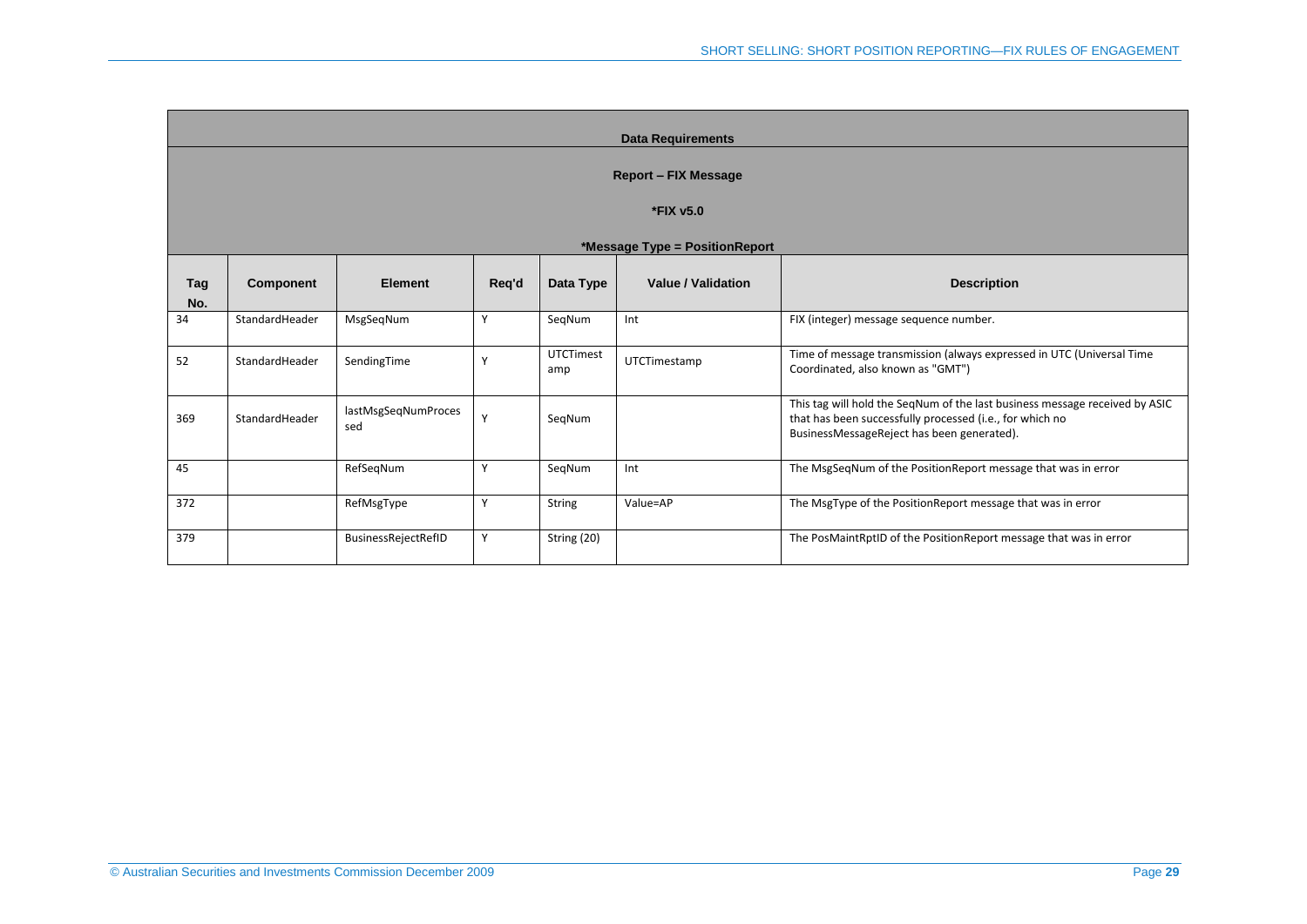|            | <b>Data Requirements</b>    |                |       |               |                                |                                                                                                                                                                                                                                                                                                                                                                                                                                                                                                                                                                                                                                                                                                                                                                                                                                                                                                                                                                                                                                     |  |  |  |  |  |
|------------|-----------------------------|----------------|-------|---------------|--------------------------------|-------------------------------------------------------------------------------------------------------------------------------------------------------------------------------------------------------------------------------------------------------------------------------------------------------------------------------------------------------------------------------------------------------------------------------------------------------------------------------------------------------------------------------------------------------------------------------------------------------------------------------------------------------------------------------------------------------------------------------------------------------------------------------------------------------------------------------------------------------------------------------------------------------------------------------------------------------------------------------------------------------------------------------------|--|--|--|--|--|
|            | <b>Report - FIX Message</b> |                |       |               |                                |                                                                                                                                                                                                                                                                                                                                                                                                                                                                                                                                                                                                                                                                                                                                                                                                                                                                                                                                                                                                                                     |  |  |  |  |  |
|            | *FIX v5.0                   |                |       |               |                                |                                                                                                                                                                                                                                                                                                                                                                                                                                                                                                                                                                                                                                                                                                                                                                                                                                                                                                                                                                                                                                     |  |  |  |  |  |
|            |                             |                |       |               | *Message Type = PositionReport |                                                                                                                                                                                                                                                                                                                                                                                                                                                                                                                                                                                                                                                                                                                                                                                                                                                                                                                                                                                                                                     |  |  |  |  |  |
| Tag<br>No. | <b>Component</b>            | <b>Element</b> | Req'd | Data Type     | <b>Value / Validation</b>      | <b>Description</b>                                                                                                                                                                                                                                                                                                                                                                                                                                                                                                                                                                                                                                                                                                                                                                                                                                                                                                                                                                                                                  |  |  |  |  |  |
| 8901       |                             | SnapshotID     | Y     | <b>String</b> | See description                | Indicates the internal SnapshotID that was assigned to the PositionReport<br>message that was in error, where it has the value:<br>[ <partyid>][<partyid>]-<connectionid>-<clearingbusinessday><br/><receiveddate><snapshotsequencenum><br/>PartyIDs are the values of tag 448 that are sent in the FIX message (1 or 2<br/>may be sent);<br/>ConnectionID is an value that ASIC has assigned to a FIX connection. It is<br/>limited to 20 characters<br/>ClearingBusinessDay is the date that the report is intended for, in<br/>YYYYMMDD format (Sydney time). This is tag 715 of the PositionReport.<br/>ReceivedDate is the date that the report is sent to ASIC, in YYYYMMDD<br/>format (Sydney time).<br/>SnapshotSequenceNum is a sequence number, starting from 1 for the<br/>Snapshot. Generally it will have a value of 1, unless it the snapshot is a<br/>correction, it which case it is incremented for each correction.</snapshotsequencenum></receiveddate></clearingbusinessday></connectionid></partyid></partyid> |  |  |  |  |  |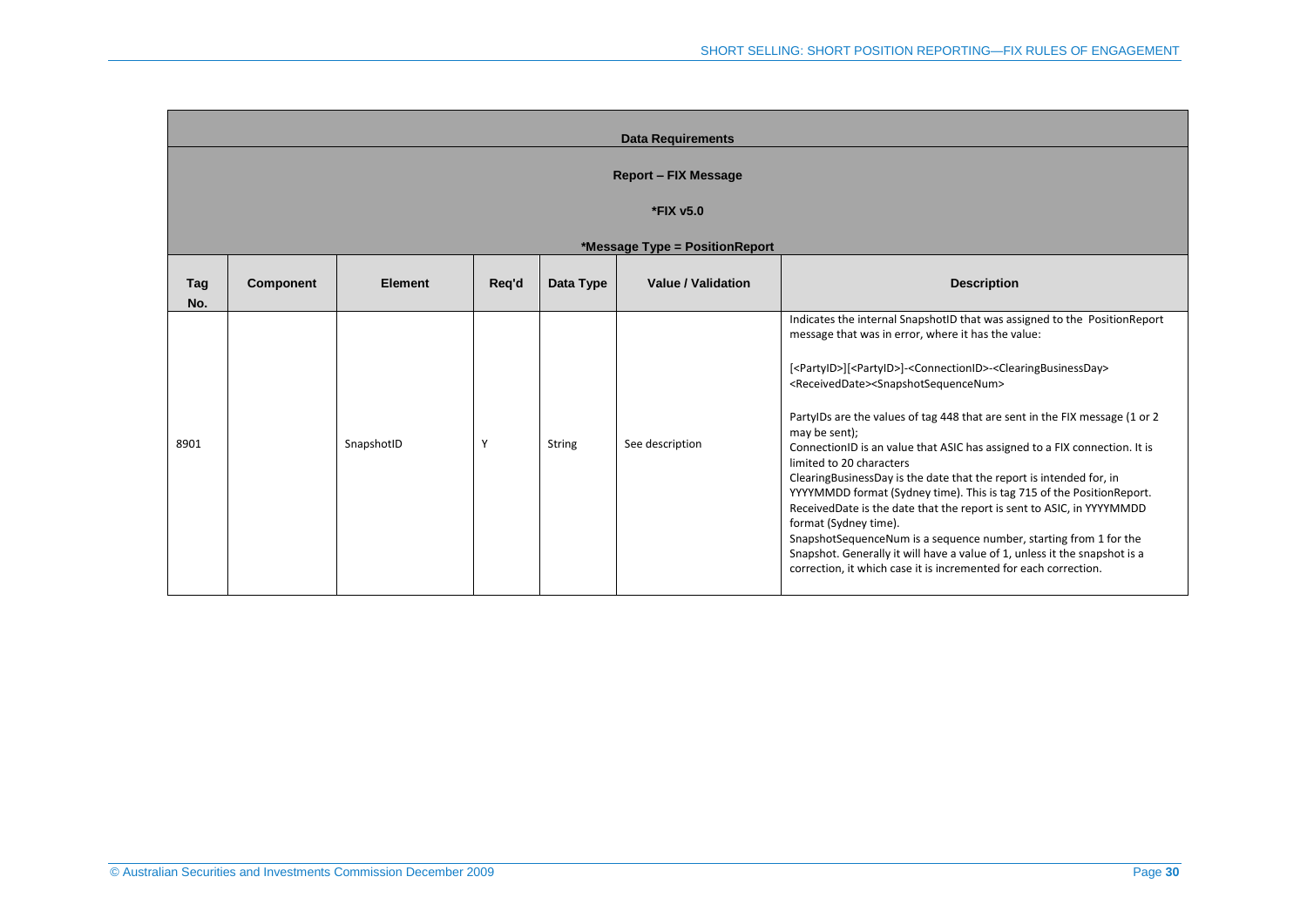|            | <b>Data Requirements</b>       |                      |       |                     |                                                                                                                                                                                                                                                                |                                                                               |  |  |  |  |  |
|------------|--------------------------------|----------------------|-------|---------------------|----------------------------------------------------------------------------------------------------------------------------------------------------------------------------------------------------------------------------------------------------------------|-------------------------------------------------------------------------------|--|--|--|--|--|
|            | <b>Report - FIX Message</b>    |                      |       |                     |                                                                                                                                                                                                                                                                |                                                                               |  |  |  |  |  |
|            | *FIX v5.0                      |                      |       |                     |                                                                                                                                                                                                                                                                |                                                                               |  |  |  |  |  |
|            | *Message Type = PositionReport |                      |       |                     |                                                                                                                                                                                                                                                                |                                                                               |  |  |  |  |  |
| Tag<br>No. | Component                      | <b>Element</b>       | Req'd | Data Type           | <b>Value / Validation</b>                                                                                                                                                                                                                                      | <b>Description</b>                                                            |  |  |  |  |  |
| 380        |                                | BusinessRejectReason | Y     | Int(1)              | One of<br>$0 =$ Other<br>$1 =$ Unknown ID<br>2 = Unknown Security<br>3 = Unsupported Message<br>Type<br>4 = Application not available<br>5 = Conditionally required<br>field missing<br>6 = Not Authorized<br>7 = DeliverTo firm not<br>available at this time | The cause of the error. See page 10 for a list of exceptions.                 |  |  |  |  |  |
| 58         |                                | Text                 | Y     | <b>String (200)</b> |                                                                                                                                                                                                                                                                | A description of the cause of the error. See the attached list of exceptions. |  |  |  |  |  |
| 10         | StandardTrailer                | CheckSum             | Y     | String (3)          |                                                                                                                                                                                                                                                                | Three byte, simple checksum. ALWAYS LAST FIELD IN MESSAGE                     |  |  |  |  |  |